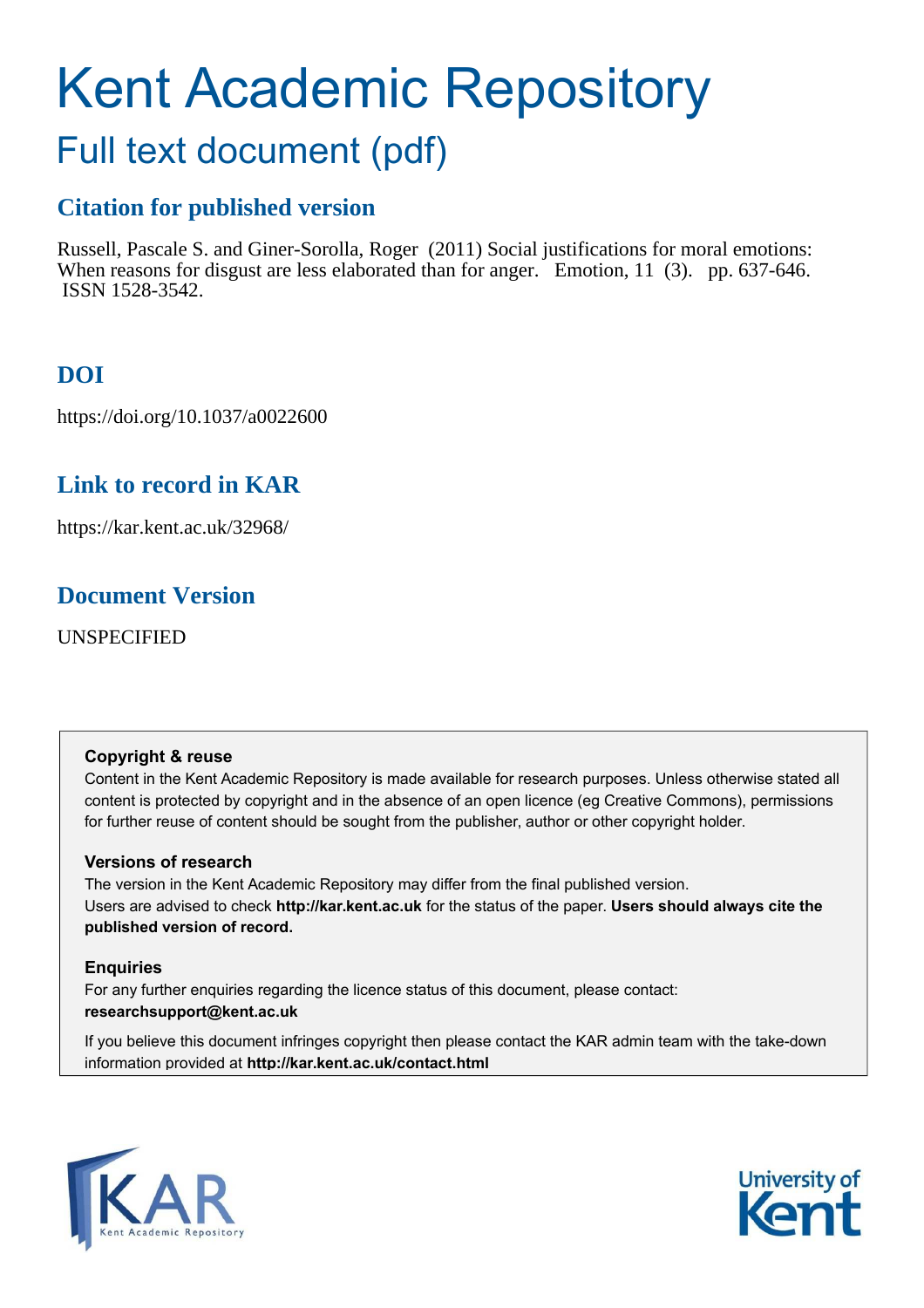# Running Head: SOCIAL JUSTIFICATIONS FOR ANGER AND DISGUST

## Social Justifications for Moral Emotions: When Reasons for Disgust Are Less Elaborated Than for Anger

Pascale S. Russell Roger Giner-Sorolla

University of Kent

Author final version

Russell, P. S., & Giner-Sorolla, R. (2011b). Social justifications for moral emotions: When reasons for disgust are less elaborated than for anger. *Emotion, 11,* 637-646.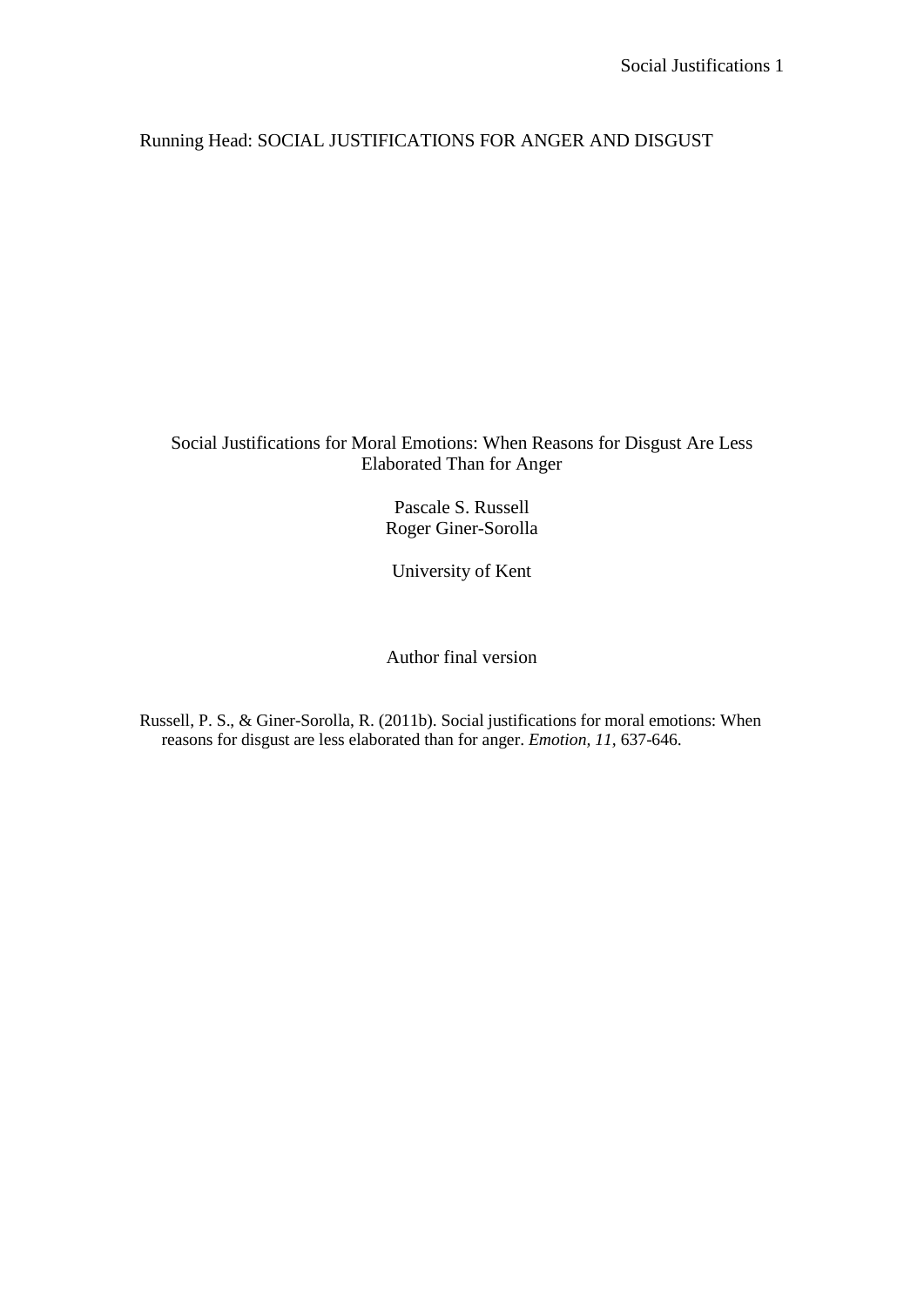#### Abstract

In the present research we test the *unreasoning disgust hypothesis*: moral disgust, in particular in response to a violation of a bodily norm, is less likely than moral anger to be justified with cognitively elaborated reasons. In experiment 1, participants were asked to explain why they felt anger and disgust toward pedophiles. Participants were more likely to invoke elaborated reasons, versus merely evaluative responses, when explaining their anger, versus disgust. Experiment 2 used a between-participants design; participants explained why they felt either anger or disgust toward seven groups that either violated a sexual or non-sexual norm. Again, elaborated reasons were less prevalent when explaining their disgust versus anger, and in particular when explaining disgust toward a group that violated a sexual norm. Experiment 3 further established that these findings are due to a lower accessibility of elaborated reasons for bodily disgust, rather than inhibition in using them when provided. From these findings it can be concluded that communicating external reasons for moral disgust at bodily violations is made more difficult due to the unavailability of those reasons to people.

Keywords: Anger, Disgust, Reasoning, Moral Emotions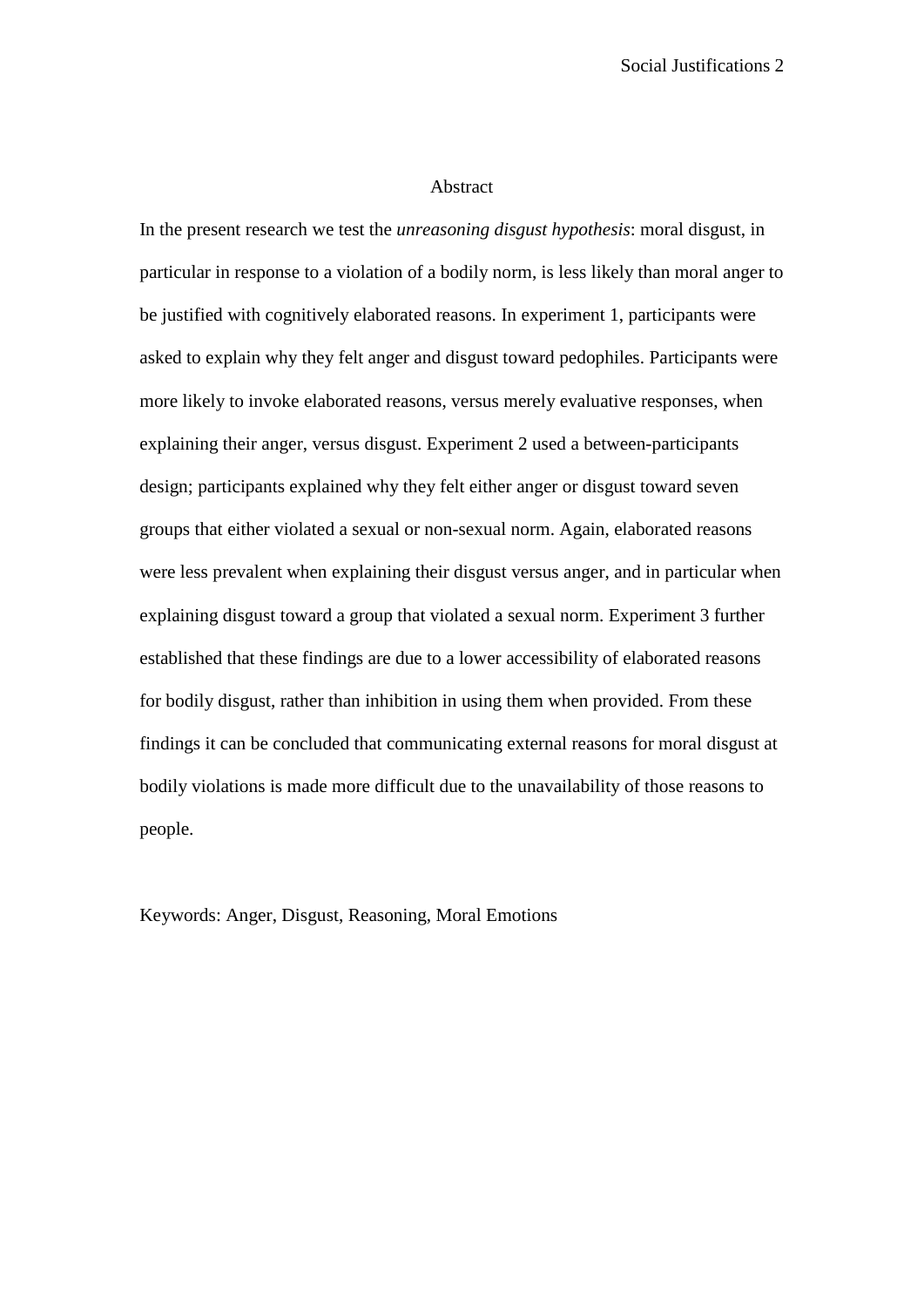# Social Justifications for Moral Emotions: When Reasons for Disgust Are Less Elaborated Than for Anger

The reasons people give to justify their moral judgments have been studied in psychology ever since Kohlberg's ground-breaking work on moral reasoning (Kohlberg, 1969). Recent critiques of that work have highlighted the primacy of emotion and intuition in moral judgment (Haidt, 2001; Prinz, 2007), arguing that reasoning is a post-hoc social justification of moral judgments that mainly arrive quickly, with an emotional basis. For example, harm-based reasoning to justify condemning an act that explicitly harms no-one has been shown to have an emotional basis (Haidt & Hersh, 2001), and is post-hoc, depending on more cognitive resources than does the moral judgment or its accompanying emotions (Gutierrez & Giner-Sorolla, 2007). Even if seen as post-hoc, however, reasons are an interesting phenomenon within such views of moral judgment as Haidt's (2001) social intuitionist model, because they serve as a social output that reinforces and validates moral judgments.

In the research we report here, we compared the type of reasons that people give for feeling anger versus disgust towards groups that transgress moral values. Specifically, we propose that compared to anger, the related moral emotion of disgust is less likely to be justified using elaborated reasons: that is, references to the causes and consequences of the moral violation. By contrast, disgust should be equally or more likely to be justified with non-elaborated reasons, which are references to disgust itself, or to general evaluations of the moral violation. Our *unreasoning disgust hypothesis* further specifies that this difference should be most pronounced in situations that can give rise to bodily-moral disgust – that is, a moral violation that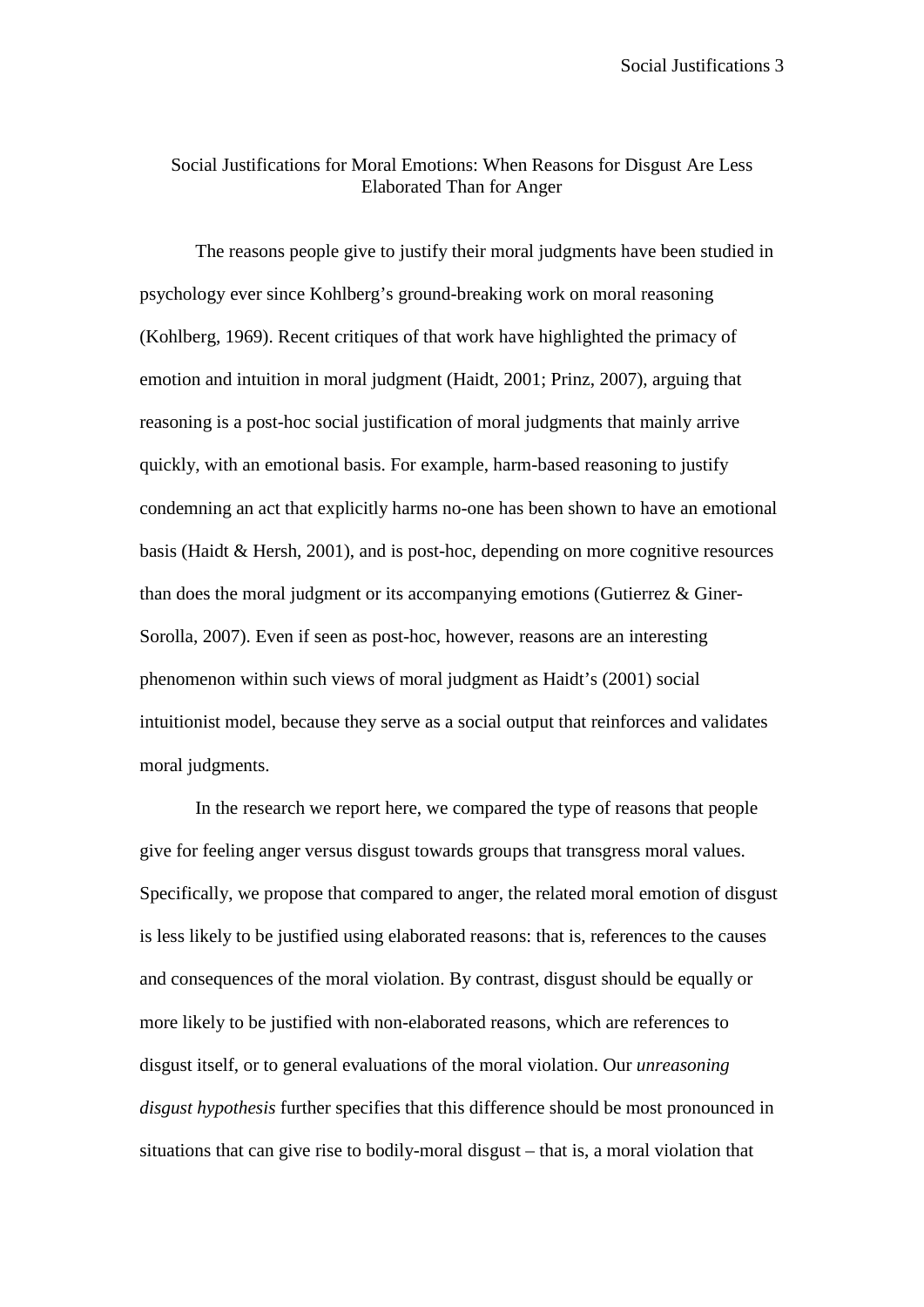involves breaking a norm about the use of the body, such as a sexual violation. In other situations, such as when people report disgust toward groups that act unjustly without breaking a bodily norm, moral disgust will tend to be related more closely to anger, and will be justified with elaborated reasons in the same way as anger.

#### *Anger and Disgust*

Research on anger and disgust in moral contexts has mainly focused on determining the elicitors of these emotions. Moral anger is associated with concerns about harm and others' rights (Haidt, 2003), as well as with whether justice has been served (Goldberg, Lerner, & Tetlock**,** 1999) and whether one has acted responsibly (Averill, 1983). While the elicitors of core disgust in non-moral situation appear to largely serve as cues to contagious disease; somewhat different elicitors of disgust apply in moral contexts (Marzillier & Davey, 2004; Simpson, Carter, Anthony, & Overton, 2006). Rozin, Haidt and McCauley (1993) argue that socio-moral disgust functions to preserve social order, and can be elicited by many different persons or groups, once they are seen to have done something morally wrong. Other emotion theorists argue that moral disgust is just extreme dislike (Taylor, 2007) or an emotion focusing on the badness of a person instead of an action (Ortony, Clore, & Collins, 1990). However, other research finds that moral disgust is specifically elicited by violations of purity norms (Rozin, Lowery, Imada, & Haidt, 1999), which primarily focus on the use of the body. As we will argue later, this distinction between bodily and non-bodily moral disgust is important for our predictions about elaborated reasoning.

In support of our hypothesis, disgust has been found to be a relatively inflexible emotion. As Rozin, Millman and Nemeroff (1986) observe, people maintain core disgust responses even when these are based on superficial, clearly non-rational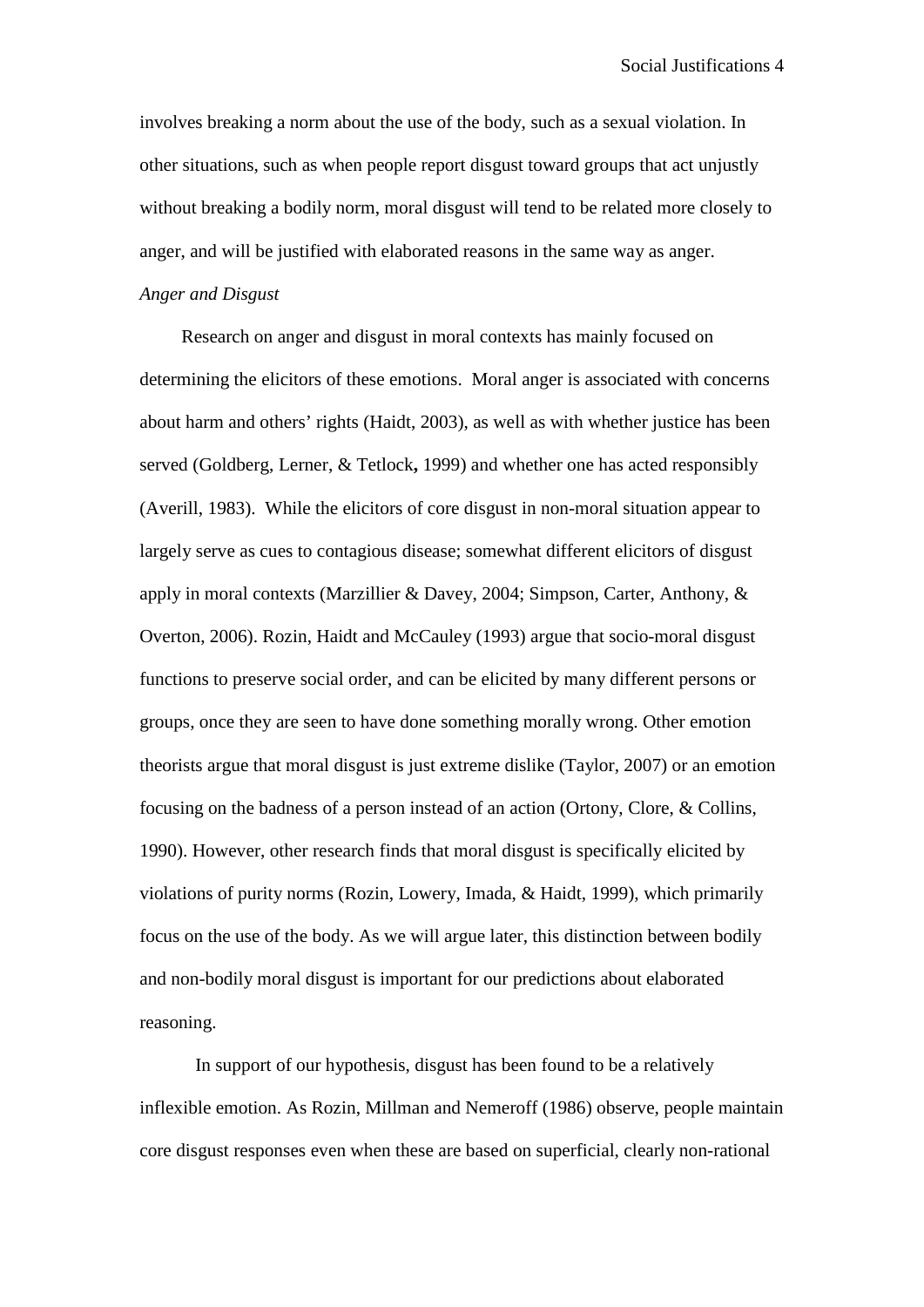perceptions. For example, after briefly touching a thoroughly disinfected cockroach to juice, longstanding negative beliefs about the juice persist (Hejmadi, Rozin, & Siegal, 2004; Rozin et al., 1986). Disgust-related cues in social situations show a similar irrational biasing effect; for example, cues of bodily disability activate thoughts of disease and contagion, even when the disability is not due to disease (Park, Faulkner, & Schaller, 2003).

Moving to the realm of moral judgments, research in support of Haidt's (2001) moral intuitionist position has found a *moral dumbfounding* effect that seems to reflect the irrational nature of disgust responses. In moral dumbfounding, people often fail to come up with elaborated reasons for strongly and quickly expressed moral judgments. More commonly, they give re-statements of their emotions or their judgment, such as "It's disgusting" or "It's just wrong" (Bjorklund, Haidt & Murphy, 2000). These researchers presented participants with morally distasteful acts in scenarios ruling out likely justifications for negative judgments (for example, brothersister incest in which nobody gets hurt, nobody finds out, and there is complete consent). Even though this research did not assess anger and disgust specifically, it is suggestive that moral dumbfounding was most strongly shown among scenarios violating norms about the bodily matters of sex and eating, such as the incest taboo example. A scenario in which participants symbolically sold their soul, for example, did not produce dumbfounding effects as strongly.

Likewise, Haidt and Hersh (2001) have found that persons – especially political conservatives -- often could not explain their condemnation of consensual sexual behaviors, responding instead with evaluative statements, such as "It is just wrong." In that study, emotions rather than reasons predicted moral judgment. Although the research did not distinguish between specific emotions, it is also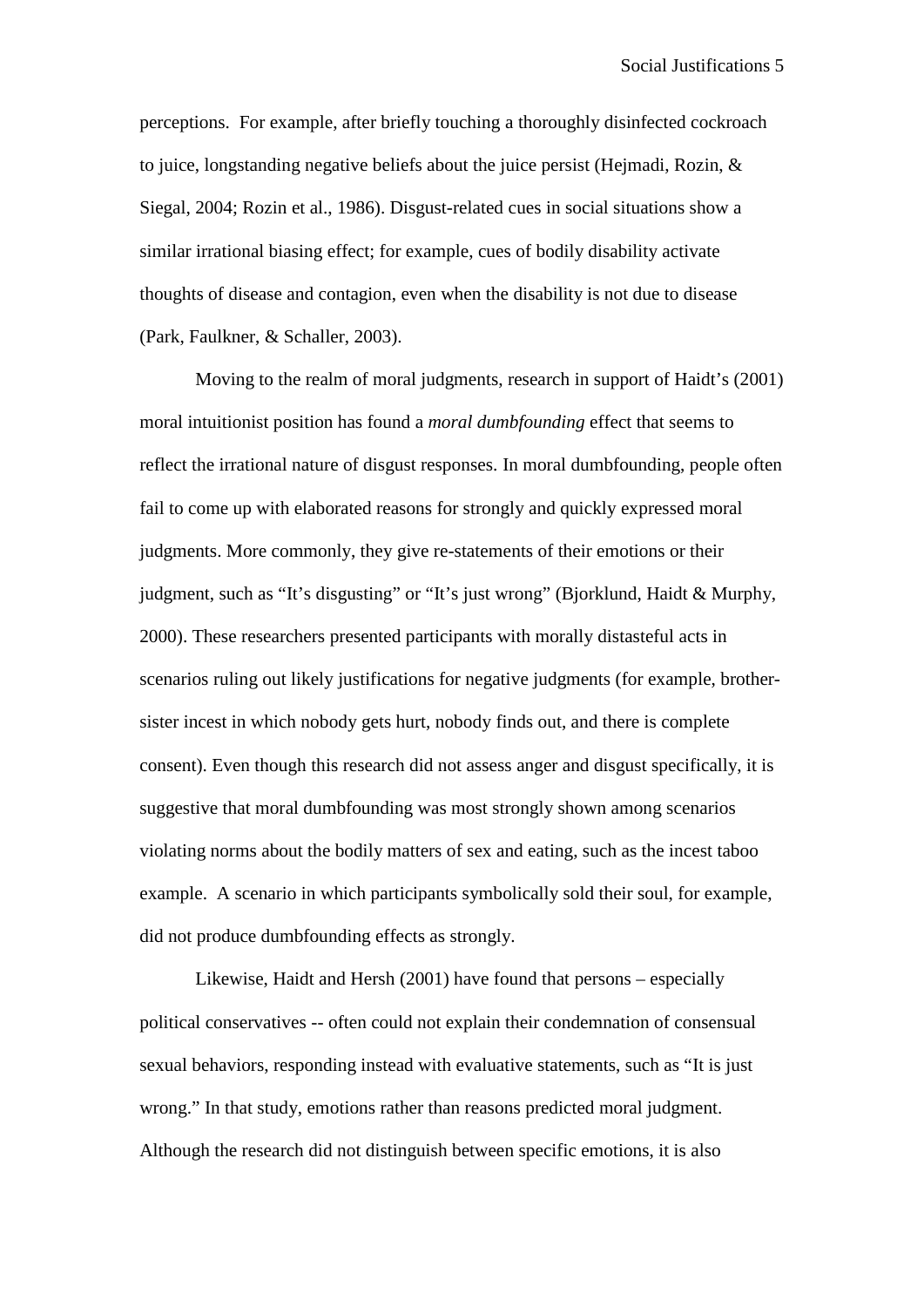suggestive that these "dumbfounding" like responses were found in moral judgments of sexual norm violations, which are likely to elicit bodily moral disgust.

Anger, compared to disgust, appears to be a more flexible emotion and is often influenced by abstract cues in the situation. For example, Goldberg, Lerner and Tetlock (1999) found that once participants learned that justice had been served, this decreased anger and no longer influenced future judgments. Research has also found that the anger experience is influenced by one's relationship to the target (e.g., Fischer & Roseman, 2007; Weber, 2004), and that anger is influenced by abstract contextual cues, such as harm and intentionality, while disgust only responds categorically to whether or not a bodily norm violation has occurred (Russell & Giner-Sorolla, 2009; see also Gutierrez & Giner-Sorolla, 2007). Thus, there are many factors that appear to modify anger, while disgust is more resistant to changes in context. This suggests that the reasons for feeling moral anger may be more open for discussion in everyday life, and that people gain more practice in justifying their anger with reasons. On the other hand, when someone feels moral disgust, the rules about the body that elicited it may not be as open for debate in the person's culture; disgust feelings about bodily violations tend to be shared within a culture, not argued about.

There appears to be a functional difference between anger and disgust as well. Disgust is defensive (Izard, 1977), encouraging the individual to turn attention elsewhere and to avoid the situation, with few immediate social repercussions. However, anger has been described as an emotion that creates social accountability (Averill, 1983), which often leads the angry individual to think about how his or her response will impact others. Because anger encourages aggressive approach behaviors at least in the short term (Fisher & Roseman, 2007) and often leads to more risky decision-making (Lerner & Keltner, 2001) anger can be costly to the individual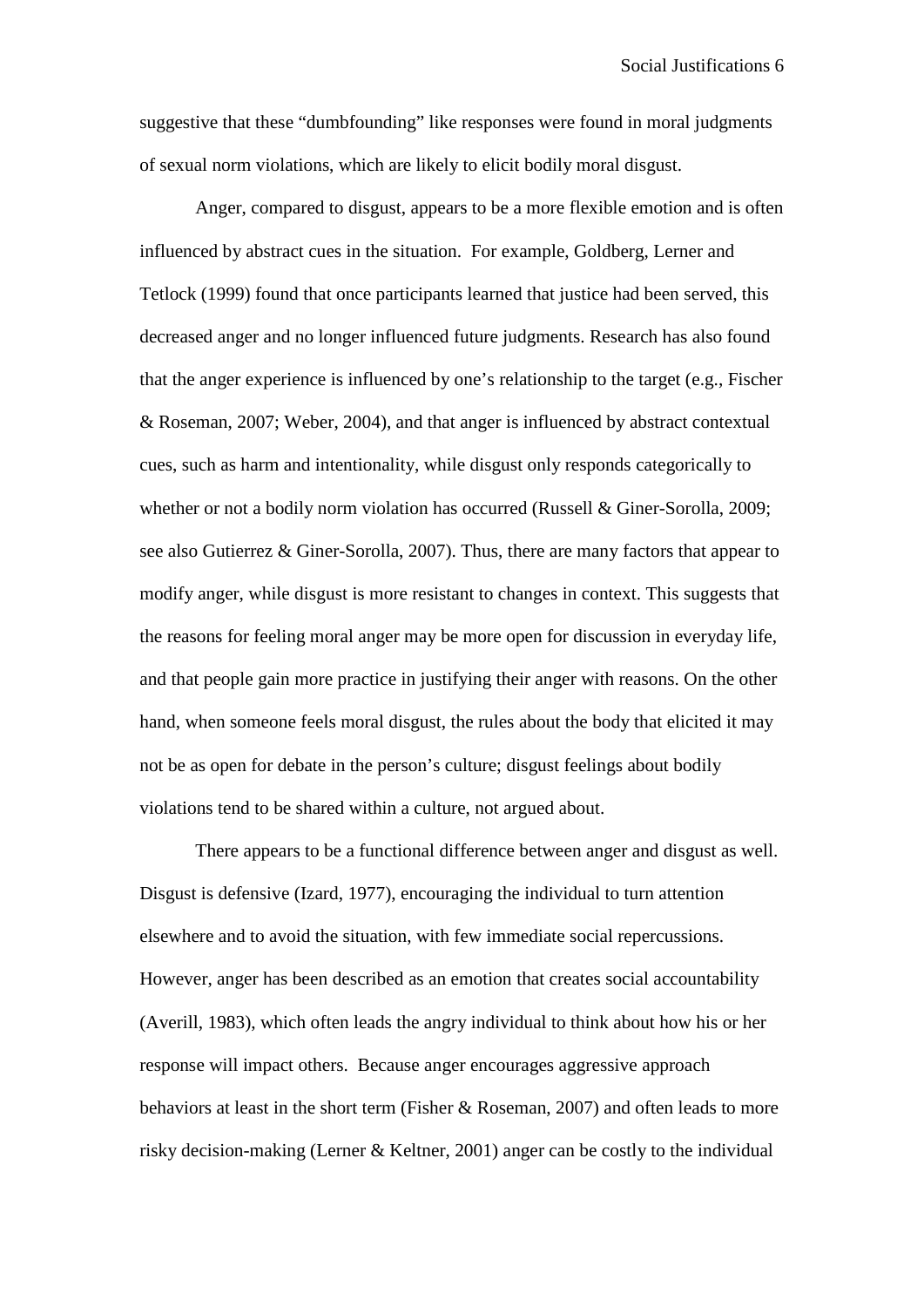and to society if it is not justified. It may thus be functional to consider why one feels anger in the first place, and to justify one's anger to others with appropriate reasons.

## *Bodily and Non-Bodily Disgust*

Our hypothesis carries an important qualification, distinguishing between forms of disgust involving the violation of bodily moral norms and those that involve the violation of non-bodily moral norms. In the first category we place societal taboos about the use of the body, such as norms against cannibalism, incest, or eating meat from forbidden animals. The elicitors of bodily moral disgust are learned as inflexible rules or "shalt nots" and are generally not open to controversy in a homogeneous society. These features may explain why persons are not motivated to give elaborated reasons for their bodily moral disgust: they normally do not need to provide a justification for this emotion, and considerations of intent and consequences do not affect whether or not someone has violated the sexual or dietary norm.

Non-bodily moral disgust, on the other hand, is elicited when someone is seen as acting in a morally heinous manner that does not involve norms about the body, such as betraying, exploiting, or being bigoted toward someone. These are more complex judgments about human behavior involving attributions and theory of mind. Non-bodily moral disgust has been shown, unlike core disgust, to share a good deal of variance with anger (Simpson, Carter, Anthony, & Overton, 2006). Unlike bodily moral disgust, even members of a homogeneous society can disagree over whether a given action should evoke non-bodily moral disgust, similar to disagreements about anger. For these reasons, we expect moral disgust without any bodily element to show a similar pattern of reasoning to moral anger.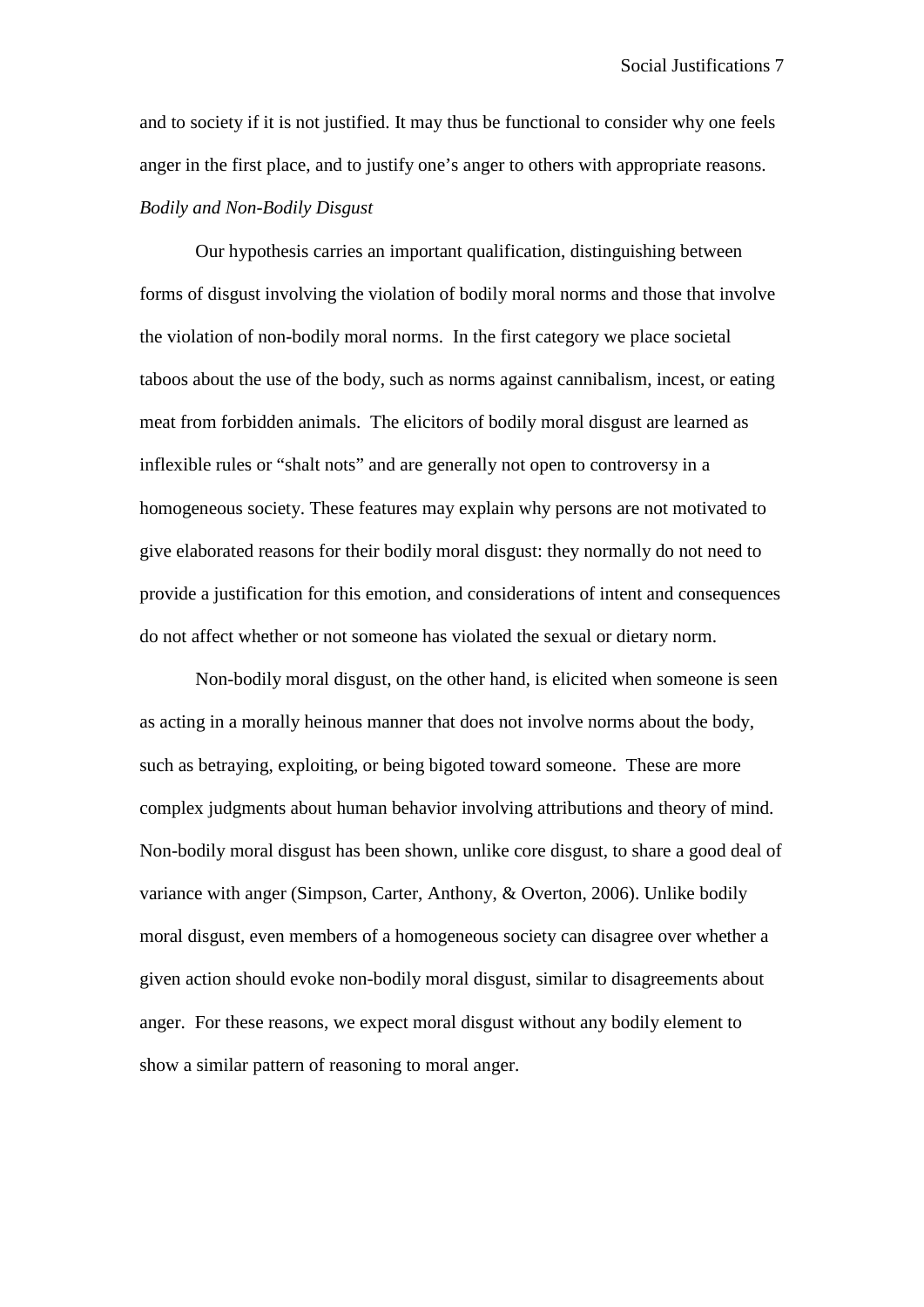#### *Overview of present research*

Based on the above considerations, we expect bodily moral disgust, as opposed to moral anger and non-bodily moral disgust, to be justified principally with non-elaborated reasons, which are evaluative or emotional in nature, rather than with elaborated reasons, which are externally grounded arguments. Non-elaborated reasons reiterate subjective feelings but ignore the causes and consequences of the group or its behavior; for example, "I don't like them" or "They are disgusting." Elaborated reasons, however, justify feelings with external concepts beyond mere evaluation; for example, "They make me feel angry because they abuse the power they have been given". We expect more elaborated reasons to be given when participants justify their anger and non-bodily disgust.

In our first two experiments, participants expressed their own reasons for feeling anger and disgust, toward various social groups. These free responses were then content-coded for whether they represented elaborated or non-elaborated reasons. Terms for disgust and anger are sometimes confused within the English language (Nabi, 2002; Russell & Fehr, 1994); therefore, both the emotion term and the corresponding facial expression were presented to illustrate each emotion, clarifying what emotion participants were meant to explain. This technique has worked to reduce correlations between ratings of anger and disgust in similar moral contexts (Gutierrez & Giner-Sorolla, 2007). The third experiment presented similar emotion cues; however, we manipulated whether or not emotion explanations were provided when individuals were justifying their emotions, to see whether or not participants continued to prefer less elaborated reasons for disgust when elaborated reasons appropriate to disgust were made available to them.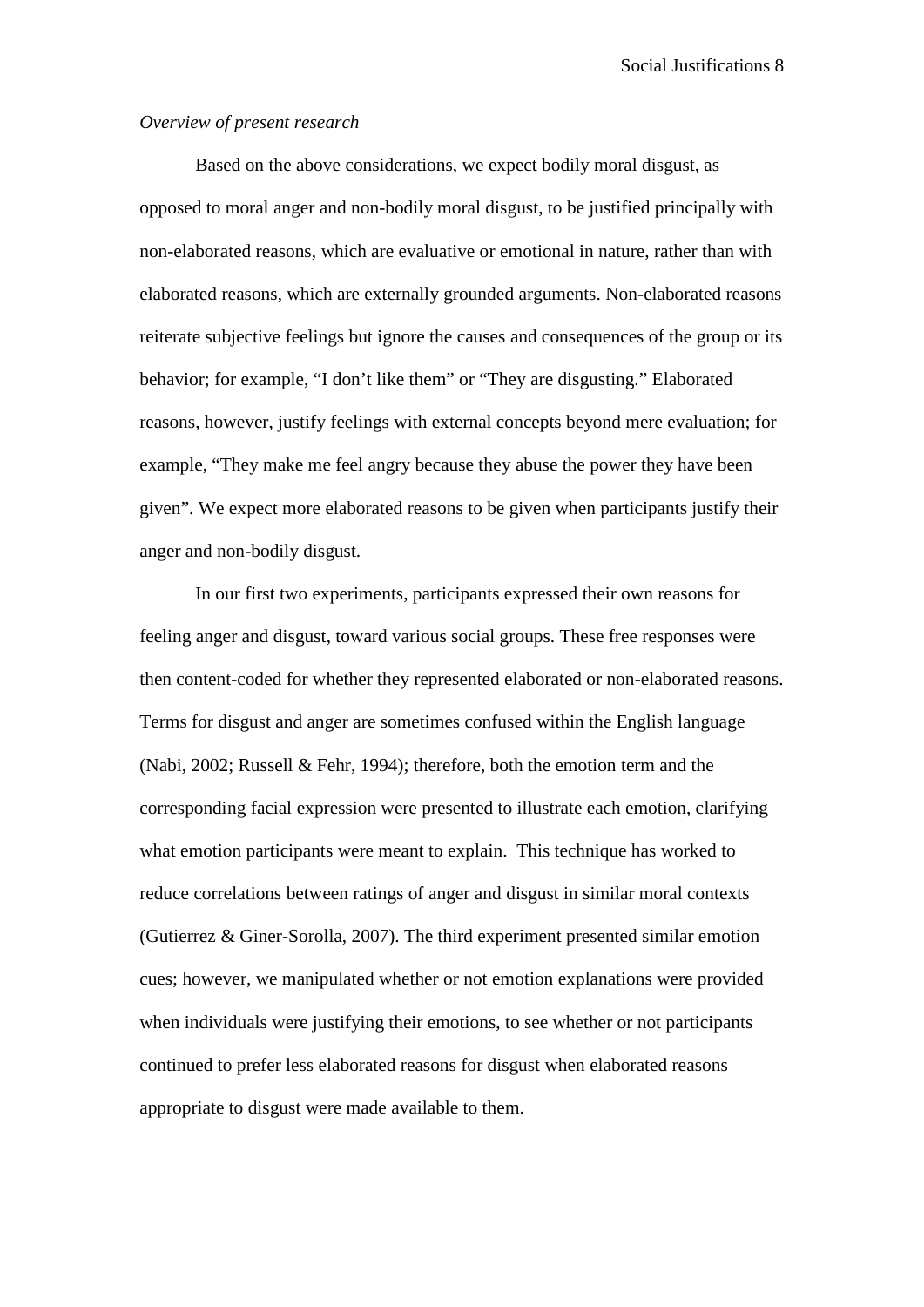#### Experiment 1

This experiment looked at anger and disgust toward the group of pedophiles. This group was chosen because it evokes the moral emotions anger, disgust, contempt and fear (Marzillier & Davey, 2004) and because it violates a sexual, bodily norm. Two other emotions were included primarily for comparison purposes: contempt, as the third member of the other-condemning triad of emotions (Haidt, 2003) and fear, as a negative other-centered emotion that is not primarily moral in nature. The primary focus, however, was on the comparison between anger and disgust.

#### Method

#### *Participants*

This study recruited 52 participants (12 males, 39 females and 1 who did not complete the gender item) between the ages of 18 to 58 ( $M = 23.02$ ,  $SD = 7.37$ ), all students at the University of Kent. The incentive for participating was entry into a raffle to win a £50 cash prize.

## *Materials and Procedure*

 Individuals were first given a brief definition of pedophilia, and then completed the questionnaire. The questionnaire's four sections each presented one of the four emotions- anger, disgust, contempt and fear- with a picture of a woman displaying the appropriate emotional facial expression, taken from Tracy & Robins, (2008), and the emotion's name as a label. Participants were asked whether they experienced the emotion toward pedophiles (yes or no) and to write down the reasons why they felt each emotion. They were told to give reasons for each emotion in particular, as distinct from other emotions; that their responses could be detailed or as basic as they wished; and that they could write down as many or as few of them as they wish. The emotions were presented in a counterbalanced order.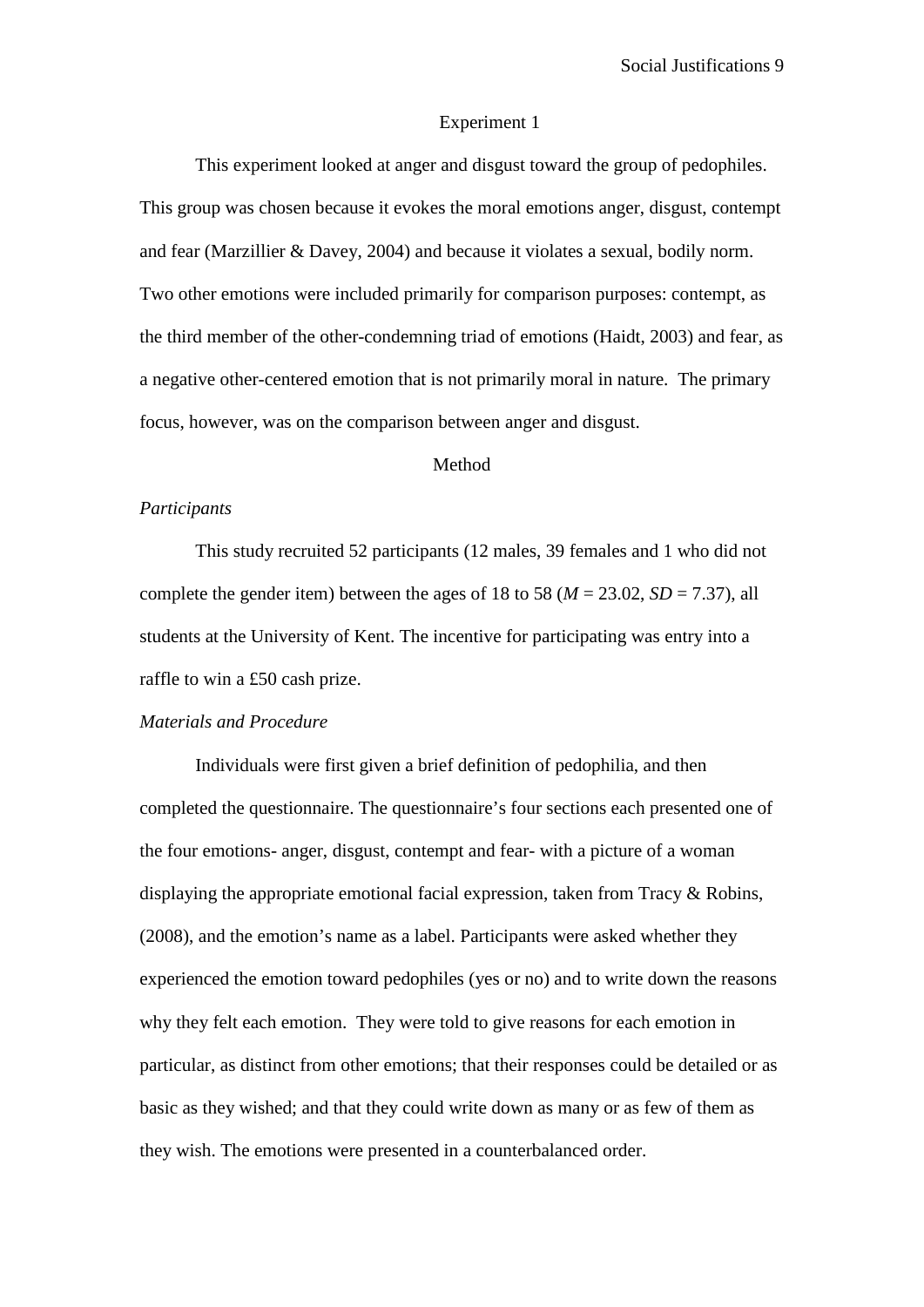#### *Coding Scheme*

When participants wrote multiple judgments in a single response, usually by using multiple sentences, these were split into separate statements. Three independent graduate student coders then rated each participant's statements separately. Coders were native English speakers who were not aware of our hypothesis. Statements were coded as a 1 if they contained an elaborated reason or 0 if they contained a nonelaborated reason. An elaborated reason was defined as an objectively rather than subjectively argued justification. Coders were told that merely giving an overall evaluation or a subjective feeling as a reason did not count as an appropriate reason; elaborated reasons had to refer to the causes and/or consequences of the group or its behavior. For example, the statement "pedophiles violate others' human rights", would count as an elaborated reason. On the other hand, a statement was coded as a non-elaborated reason if a participant merely stated a subjective feeling or evaluation: for example, "pedophiles are bad people." The coders had good agreement, with an intraclass correlation of .81.

From the coding, four variables were created for each of the four emotions for each participant. First, the total amount of statements given was counted. The elaborated reasons variable was based on the mean of all three coders' judgments about the number of elaborated reasons. The non-elaborated reasons variable was calculated by subtracting the amount of elaborated reasons from the total statements given. Additionally, a non-elaborated reason could further be judged as *tautological* if it referred only to a literal synonym of the emotion requested (e.g., "Because they are gross" as a reason for disgust). This dichotomous variable was assessed by a single coder, using Johnson-Laird and Oatley's (1989) emotion lexicon as an *a priori* way to determine emotion synonyms.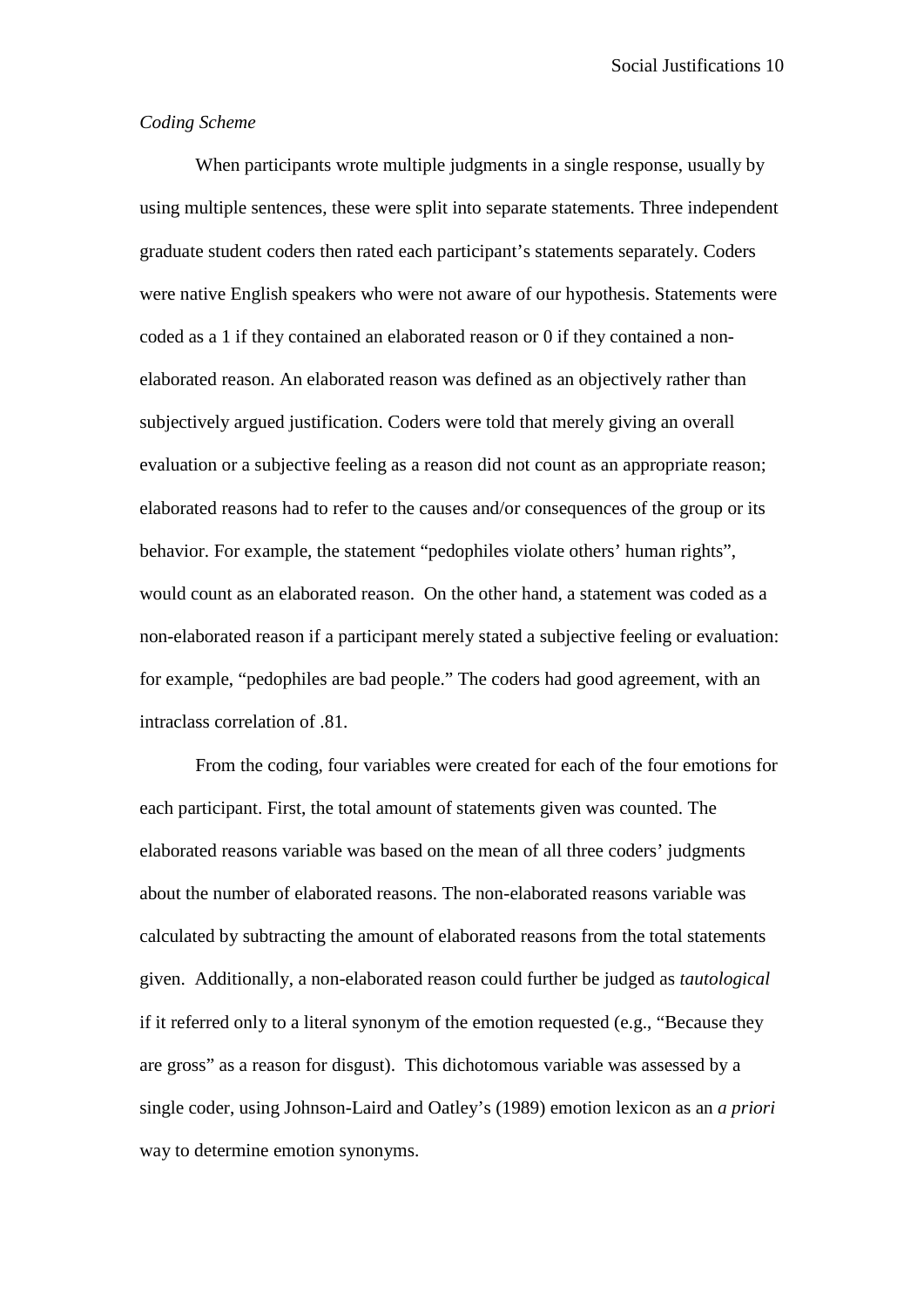#### Results

#### *Identifying Emotions*

In six cases (participant-emotion combinations), the written responses either explicitly indicated a different emotion than asked for, or denied feeling the emotion despite having indicated "yes" in the yes/no emotion question. These cases, in addition to all "no" responses to feeling the emotion, were excluded from the final data set. This left us with 42 cases for disgust, 35 cases for anger, 14 cases for fear, and 27 cases for contempt.

#### *Emotion Explanations*

Elaborated reasons and non-elaborated reasons were both analyzed using a mixed model procedure in SPSS version 16, with emotion as a fixed factor and participant as a random factor. The mixed model procedure was chosen due to the existence of missing data from participants who did not identify particular emotions (Kenny, Kashy & Bolger, 1998).

For elaborated reasons there was a main effect of emotion,  $F(3,114) = 4.65$ , *p* =.004, indicating a significant difference between the number of elaborated reasons for the different emotions (see Figure 1 for means). Post hoc comparisons using the Dunn-Sidak correction revealed that anger elicited more elaborated reasons than disgust did (adjusted  $p=0.005$ ), and a trend toward more elaborated reasons for fear than disgust (adjusted *p*=.09), no other comparisons were near significant. The previous analysis was then repeated on the amount of non-elaborated reasons, which also indicated a significant main effect for emotion,  $F(3,114) = 5.52$ ,  $p = .001$  (see Figure 1 for means). The post hoc comparison between non-elaborated reasons for disgust and anger was also significant using the Dunn-Sidak correction (adjusted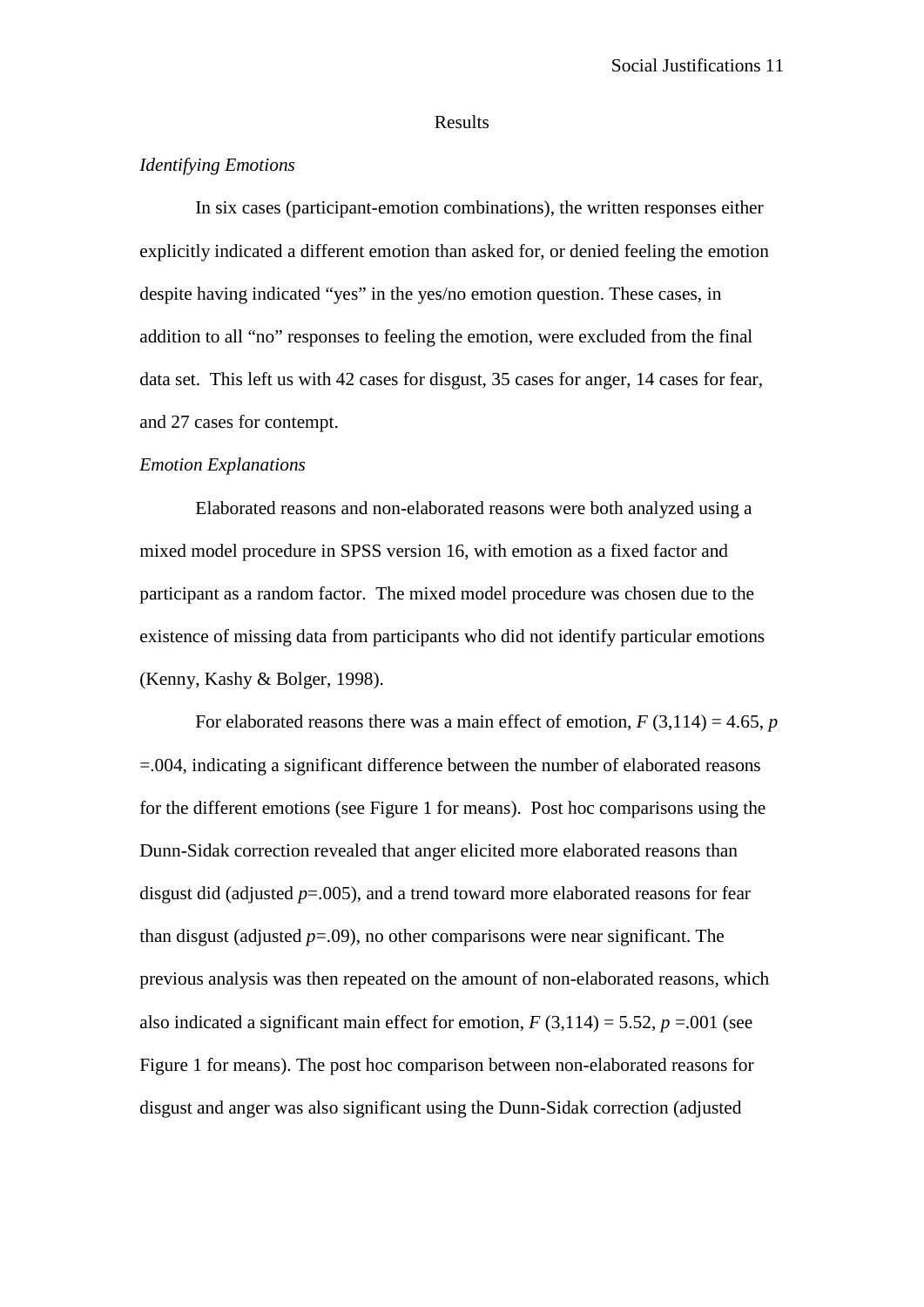*p*=.001), and showed the converse effect, with more non-elaborated reasons for disgust than anger. No other comparisons were significant.

To increase the validity of the comparison between anger and disgust, a paired samples t-test was carried out upon only those 29 participants who reported feeling both those emotions. Even among this subsample, people used more elaborated reasons to explain their anger than their disgust,  $t(27) = 3.63$ ,  $d = 0.86$ ,  $p = .001$ (Disgust:  $M = 0.38$ ,  $SD = 0.40$ ; Anger:  $M = 0.71$ ,  $SD = 0.37$ )

Finally, ten participants gave a tautological response explaining their disgust, while only one participant gave a tautological response for anger; this was significantly different from an equal distribution of tautologies between the two conditions,  $\chi^2$  (1, N = 22) = 5.87, p = .02. Neither fear nor contempt elicited tautological statements.

#### Experiment 2

When judging a group that could be expected to raise bodily-moral concerns, participants within Experiment 1 were less likely to give elaborated reasons when explaining their disgust than when explaining their anger. However, the next experiment explicitly tested a further prediction of the unreasoning disgust hypothesis: that this difference in the quality of reasoning would not be seen when explaining disgust in reaction to non-bodily moral violations. Also, because participants within the previous experiment could compare their reasons for anger and for disgust in a within-participants design, it was important to vary emotion between participants, making the difference between the two emotions less obvious. Finally, this experiment sought to generalize its findings by increasing the number of groups under consideration, with multiple groups representing both bodily and non-bodily moral violations.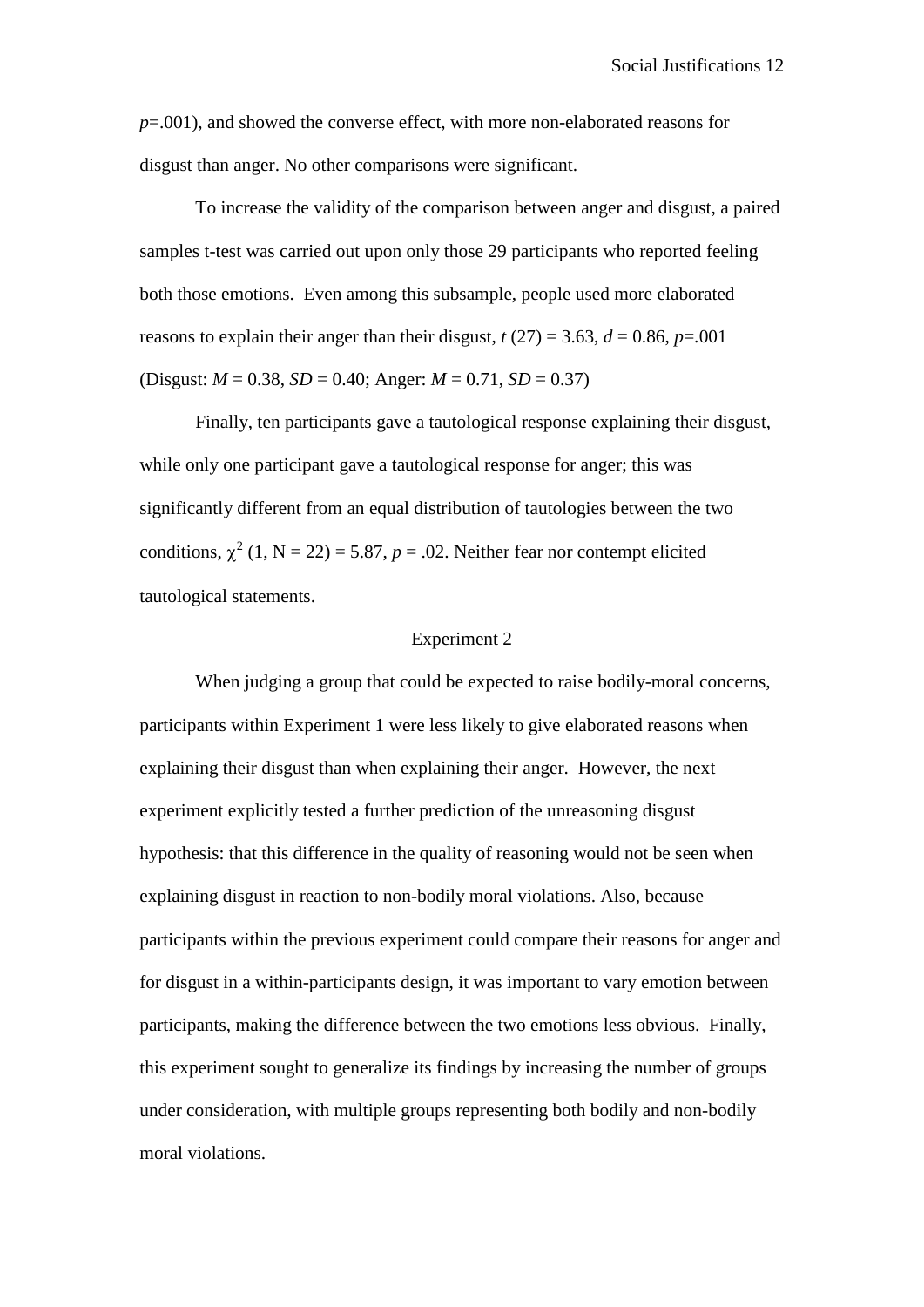Anger and disgust alone were manipulated between participants in this experiment. Each participant evaluated multiple groups, each of which violated either a bodily or non-bodily moral norm, varying within participants. We predicted that participants would be least likely to offer elaborated reasons when explaining disgust felt toward bodily groups, compared both to non-bodily groups and to explanations of anger. The current experiment also controlled for the possibility that more elaborated reasons were given for anger simply because it was experienced more intensely than disgust. Now, emotion intensity was assessed on a continuous scale, as well as by a dichotomous yes or no, so that it could be used as a covariate.

#### Method

#### *Participants*

This study recruited 70 students at the University of Kent in the same way as in Experiment 1, 20 men and 50 women between the ages of 18 and 43 (*M=*21.11, *SD*=4.99). None of them had participated in the prior experiment.

#### *Materials and Procedure*

The first page of the questionnaire used the same instructions, pictures and words as Experiment 1. Participants were randomly assigned to the anger or disgust condition. Each page of the questionnaire presented the emotion face from the instruction sheet, gave the name of one of the seven groups, and asked for a yes/no rating and a scaled rating of their intensity of that emotion toward the group (9 point scale from 1: "*Not at all"* to 9: "*Completely"*). After rating the emotion, individuals were asked to give reasons for experiencing this emotion, separately from any other emotions felt. The seven groups used were expected to elicit greater or lesser degrees of moral condemnation from at least some of our participants. Four of these groups were chosen because they may violate a sexual bodily norm (prostitutes,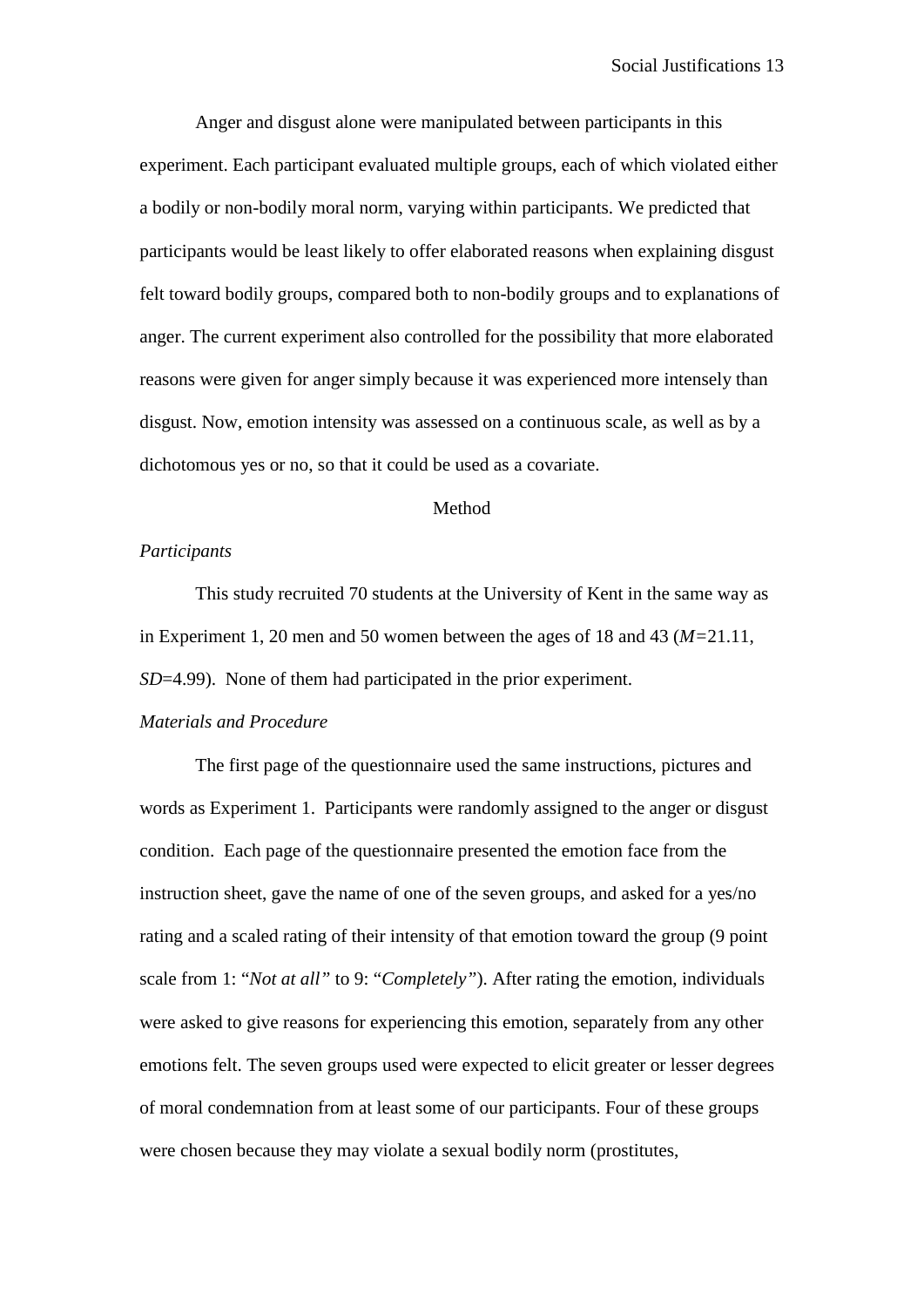homosexuals, voyeurists, necrophiliacs; these last two groups were briefly defined to participants), while the other three groups were chosen because they may violate nonbodily norms (activist feminists, Islamic religious fundamentalists, crooked politicians).

#### *Coding Scheme*

Two of the three independent coders involved in Experiment 1 rated responses using the same coding scheme as in that experiment on a subsample of the data set (150 statements). The main variable, elaborated reasons code, was found to be reliable within this study, intraclass correlation  $= .79$ . One of the coders then rated the full data set.

#### Results

#### *Identifying Emotions*

 Each response toward a specific group in which the participant did not report feeling the emotion in question (anger or disgust) was excluded from analysis, on the same grounds as in Experiment 1. The final data set consisted of 253 responses, with 125 responses (72 bodily; 53 non-bodily) in the disgust condition, and 128 responses (59 bodily; 69 for non-bodily) in the anger condition, emotion intensities for these responses are displayed in Table 1. This pattern of yes/no responses also showed that people tended to report disgust proportionally more than anger toward bodily versus non-bodily groups,  $\chi^2$  (1, N = 253) = 7.18, *p* < .01; however, this difference was not large,  $phi = .17$ , and left an adequate number of cases in all cells. Simple effects analyses also indicated a significant difference on the continuous measure of disgust for the bodily and non-bodily groups,  $F(1, 249) = 4.18$ ,  $p = .04$ ; people were more likely to feel disgust toward bodily norm violators than non-bodily norm violators. On the other hand, there was no difference on the anger measure for the group types, *F*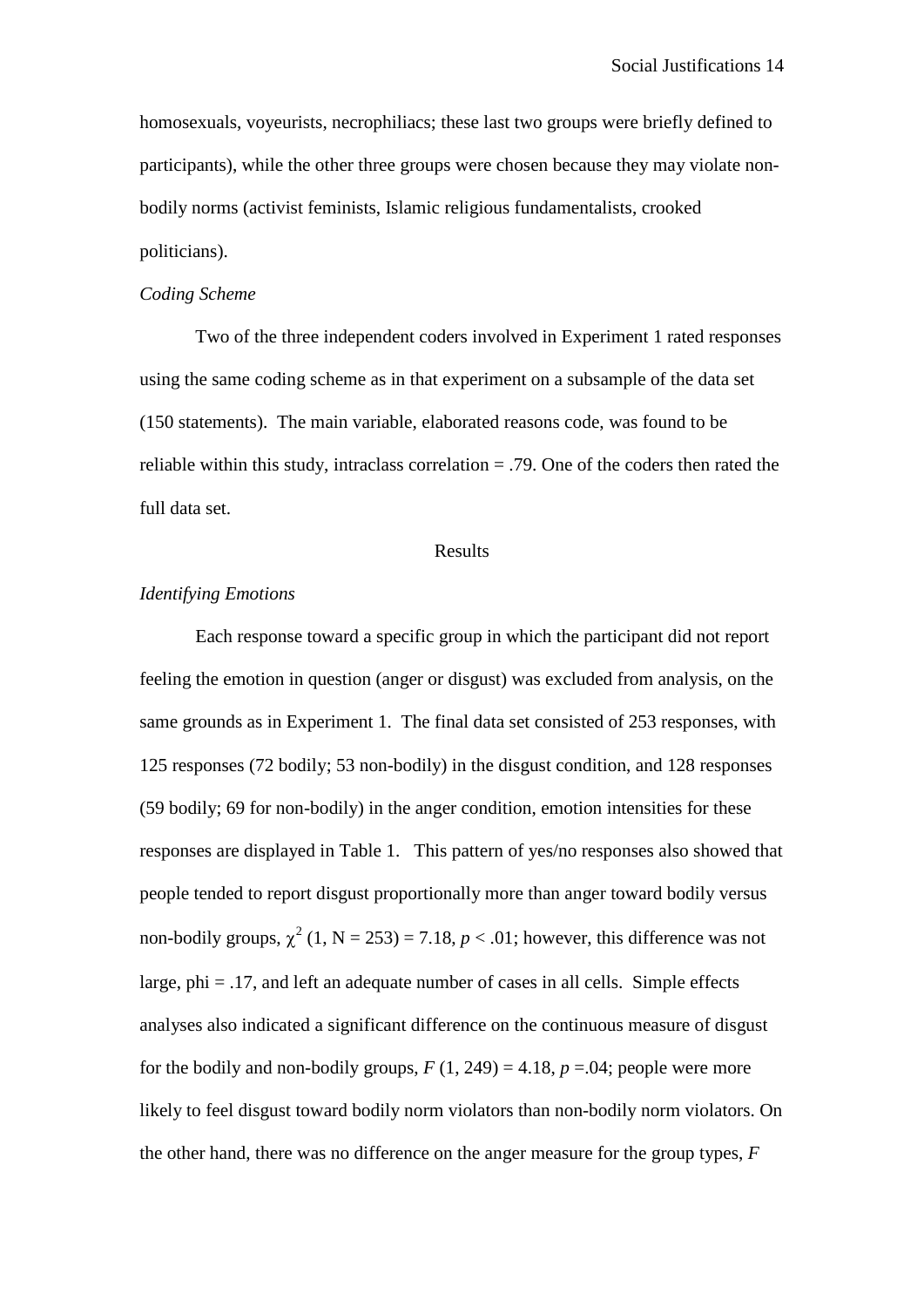$(1, 249) = 0.03$ ,  $p = 0.87$ . Also, there was no significant relationship between emotion intensity and elaborated reasons,  $r(253)=0.05$ ,  $p=.46$ , thus, it was not necessary to control for emotion intensity as a confound that could affect elaborated reasoning. *Emotion Explanations* 

Mixed model analysis was again used, including a random term for the participant, and fixed terms for the effects of theoretical interest: main effects of emotion (anger vs. disgust), group type (bodily vs. non-bodily), and specific group nested within group type. The model also included the interactions Emotion x Group Type, and Emotion x Specific Group.

For the amount of elaborated reasons there was a significant main effect for emotion,  $F(1,239) = 8.45$ ,  $\gamma = .07$ ,  $p = .004$ , such that anger elicited more elaborated reasons (adj.  $M = 0.95$ ) than did disgust (adj.  $M = 0.69$ ). The type of group also had a main effect,  $F(1, 239) = 4.88$ ,  $\gamma = 39$ ,  $p < .05$ , such that bodily norm violators elicited fewer elaborated reasons (adj.  $M = 0.74$ ) than did non-bodily norm violators (adj.  $M =$ 0.92). As expected, the interaction between these two factors was also significant, *F*  $(1, 239) = 4.23$ ,  $\gamma = .37$ ,  $p = .04$  (adjusted means displayed in Figure 2). A simple effects breakdown showed that for bodily norm violators, anger elicited more elaborated reasons than disgust,  $F(1, 239) = 10.81$ ,  $p = .001$ . For non-bodily norm violators, there was no emotion effect,  $F(1, 239) = 0.36$ ,  $p = .55$ ; anger and disgust had relatively equal and high levels of elaborated reasoning. Neither the nested main effect of the specific group nor the interaction of that effect with emotion condition was significant, both  $p > 0.36$ . This shows that effects generalized across groups within each category. Analyses of non-elaborated reasons revealed a similar pattern of effects in the opposite direction.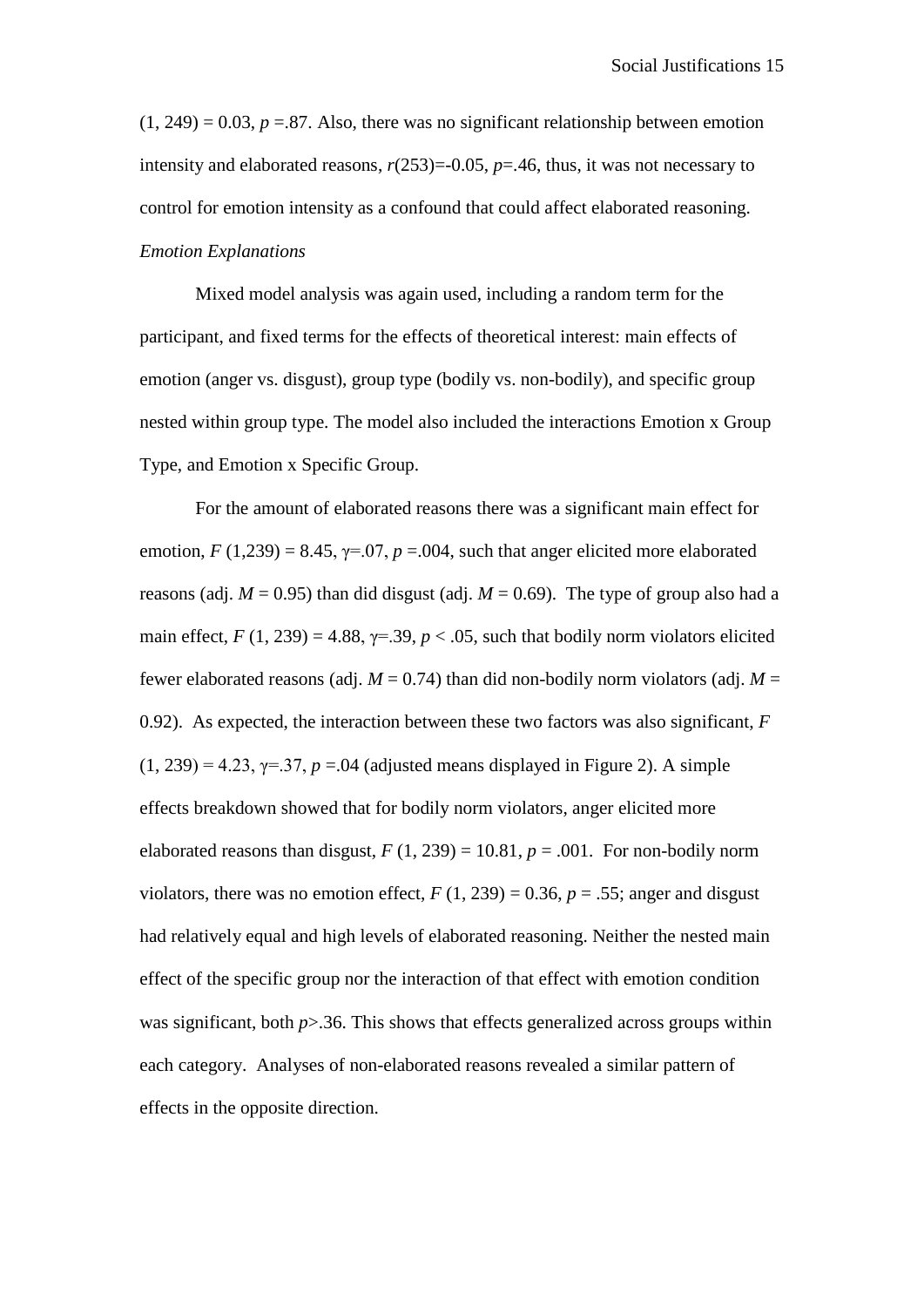Statements were again coded for tautologies. No tautological answers were used to justify anger; however, 14 disgust responses were tautological, 12 for bodily groups and 2 for non-bodily groups. This difference between group types within disgust was different from a proportionally equal distribution of tautologies within disgust,  $\chi^2$  (1, N = 28) = 4.53, *p* < .05. Thus, only for disgust did people offer the emotion itself as a justification, and they were most likely to do so when explaining disgust toward groups that might violate a bodily norm.

#### Discussion

Our results so far support the *unreasoning disgust hypothesis*, in that anger was more likely to elicit elaborated reasons, compared to bodily moral disgust. These effects were found using a variety of social groups as targets and two different experimental designs. Moral disgust at groups whose violation was non-bodily, however, was more similar to anger than to bodily disgust in the relatively high proportion of elaborated reasons elicited. These findings, and the relatively high levels of reasoning exhibited by the comparison emotions in Experiment 1, suggest that there is something special about bodily moral disgust that leads to a lower level of elaborated reasons.

#### Experiment 3

The next experiment examined possible explanations for unreasoning disgust. One possibility is that the kind of things that elicit bodily-moral disgust just do not lend themselves to elaborated reasoning, so that we were asking the impossible of our participants. However, scholars have found a number of reasons for bodily-moral disgust, many of which would be plausible to a lay person. For example, in various contexts, disgust has been shown to arise out of concern with contamination and impurity (Curtis & Biran, 2001; Rozin et al., 1999); perception of a threat to values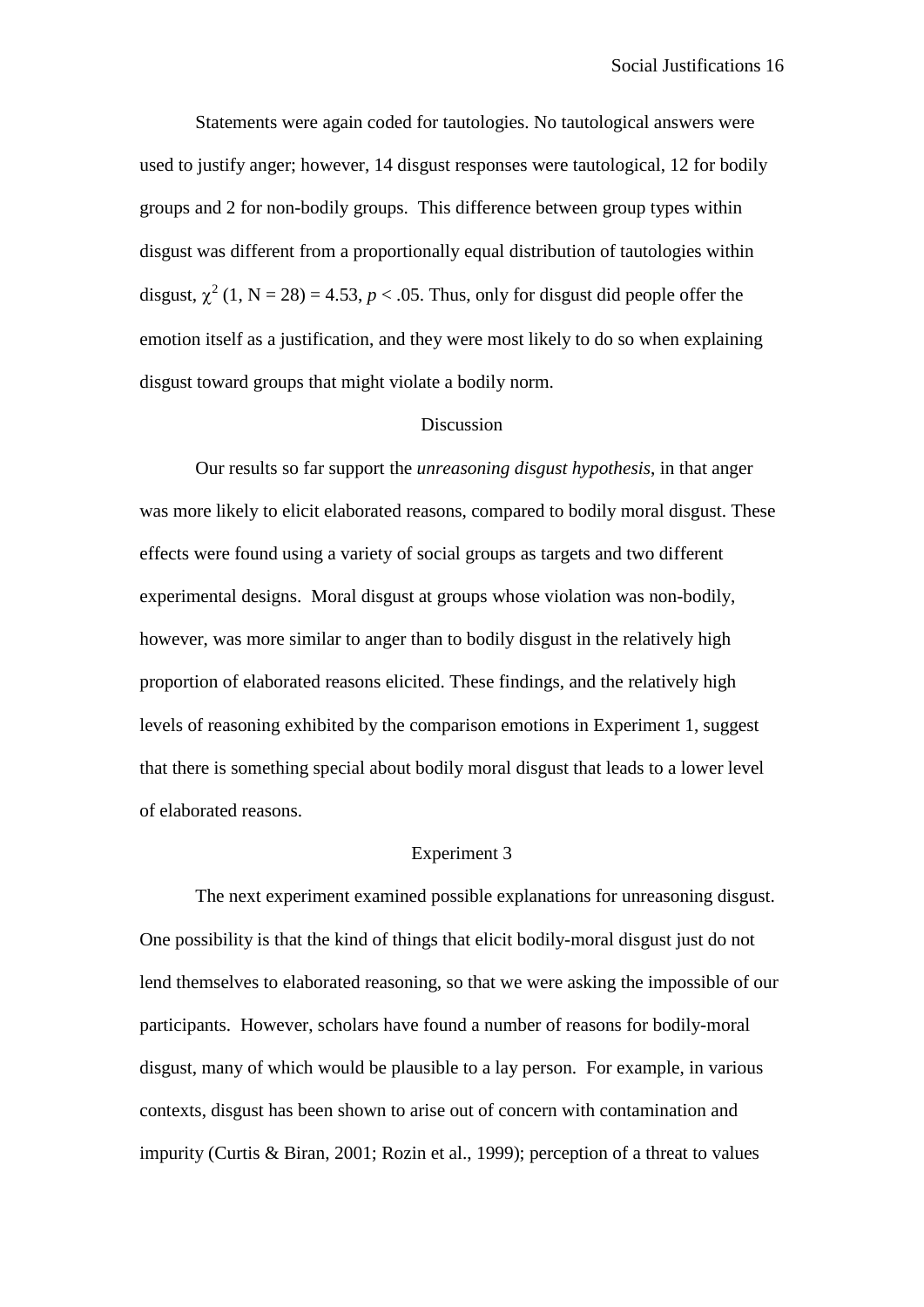(Cottrell & Neuberg, 2005; Olatunji, 2008); violation of a social taboo (Gutierrez & Giner-Sorolla, 2007); or abnormal uses of the body (Giner-Sorolla, Bosson, Caswell, & Hettinger, 2009). Any of these explanations for bodily disgust, if given by our participants in the first two studies, would have been scored as elaborated reasons. Therefore, it is not likely that our results simply reflect the impossibility of creating reasons relevant to disgust.

A more likely possibility is that our participants were less knowledgeable about elaborated disgust reasons, making those reasons less available or accessible. This might come about because we are less used to having to justify bodily disgust than anger. Because anger and non-bodily disgust involves conflict between the rights of individuals within the culture, the expression of these emotions may be more frequently challenged among peers, creating disagreements that need to be resolved by discussion. Social peers in the same culture may just take for granted that the same sexual and dietary violations are disgusting. Therefore, people may be less knowledgeable of the elaborated reasons that can be used for bodily disgust. This suggests that if we made available elaborated reasons that were specific to moral disgust, people would use them, and the anger-disgust difference in elaborated reasons would disappear.

Opposing our hypothesis would be the alternate explanation that elaborated reasons for bodily disgust are equally accessible, but just not reported by participants. That is, people may know why they feel disgusted, but feel inhibited to give external explanations for disgust versus anger, so that even if elaborated reasons specific to bodily-moral disgust were made available, people would not use them. The next experiment tests this alternative against our *availability hypothesis* -- that if plausible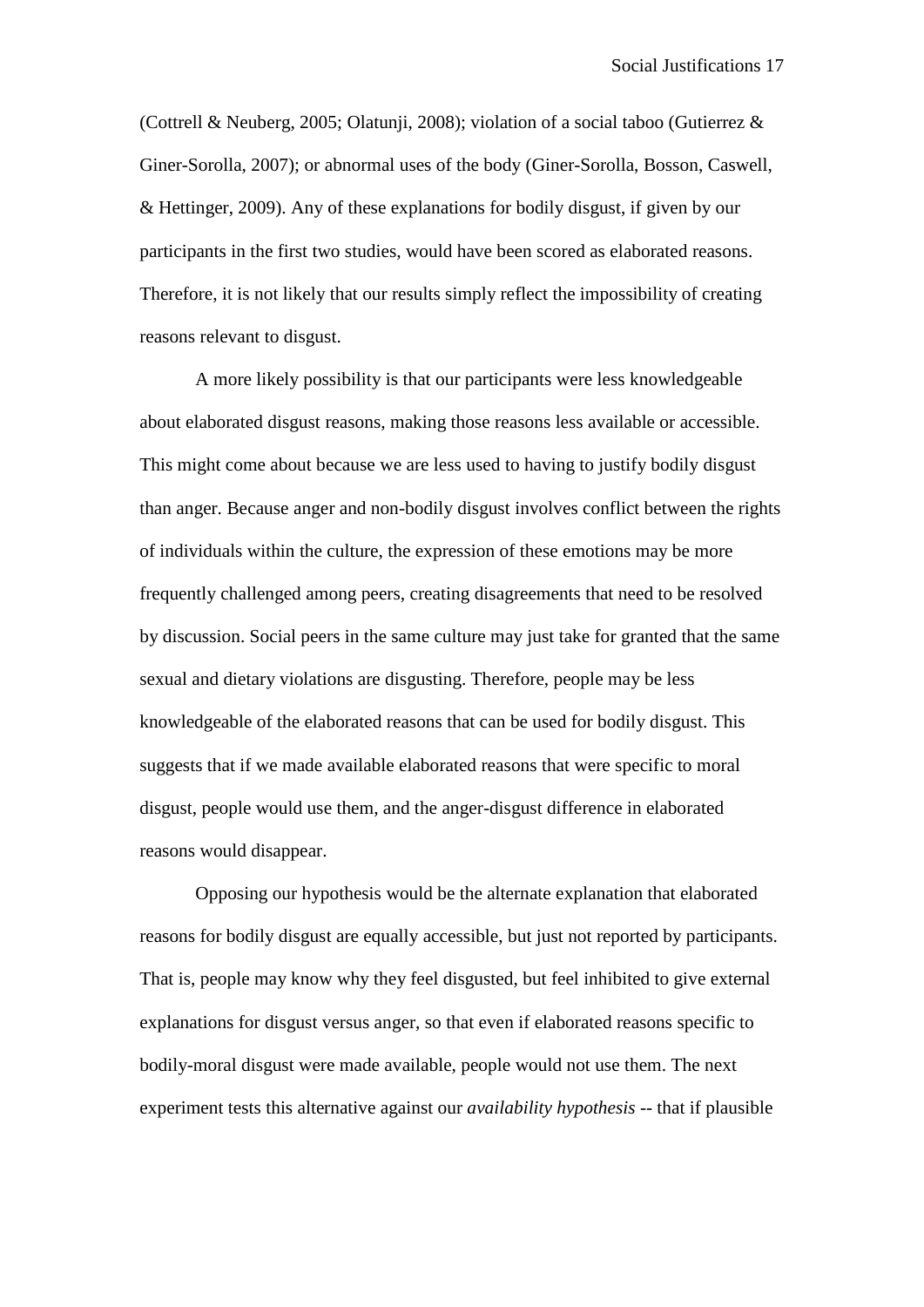elaborated reasons for disgust were made available to people, they would be used to justify feelings of disgust.

In Experiment 3, we manipulated whether or not emotion explanations were provided when participants were justifying anger or disgust. The statements that were provided included both elaborated and non-elaborated reasons for both emotions. If bodily disgust evokes fewer elaborated reasons because the reasons are simply not available, making such reasons available should eliminate the advantage that anger has over disgust. Further improving our design, group type as well as emotion were now both treated as between participants variables, so that participants could not compare the reasons that they were giving for the two group types or for the emotions. We also created a tighter manipulation of the type of norm violation by describing two social groups that were identical except for the bodily or non-bodily nature of their violation, reducing the possibility that other differences between groups could account for the effects.

#### Pretest

In order to obtain a list of statements that could be used for this experiment, 10 psychology postgraduate students (five males, five females) between the ages of 22 and 32 (*M*=26*, SD*=3.33) rated 44 statements in a pretest. The rating used a single item complexity scale from 1: *Not at all complex* to 9: *Extremely complex*. Instructions for the pretest are included in Appendix A.

Some statements were taken from participant-provided answers in the first two studies, and others were created by the experimenters. The aim was to include an equal number of statements appropriate to each emotion that would be coded as nonelaborated reasons and elaborated reasons according to our previous scheme. Elaborated reasons were of two kinds. *Impurity/abnormality reasons* were statements,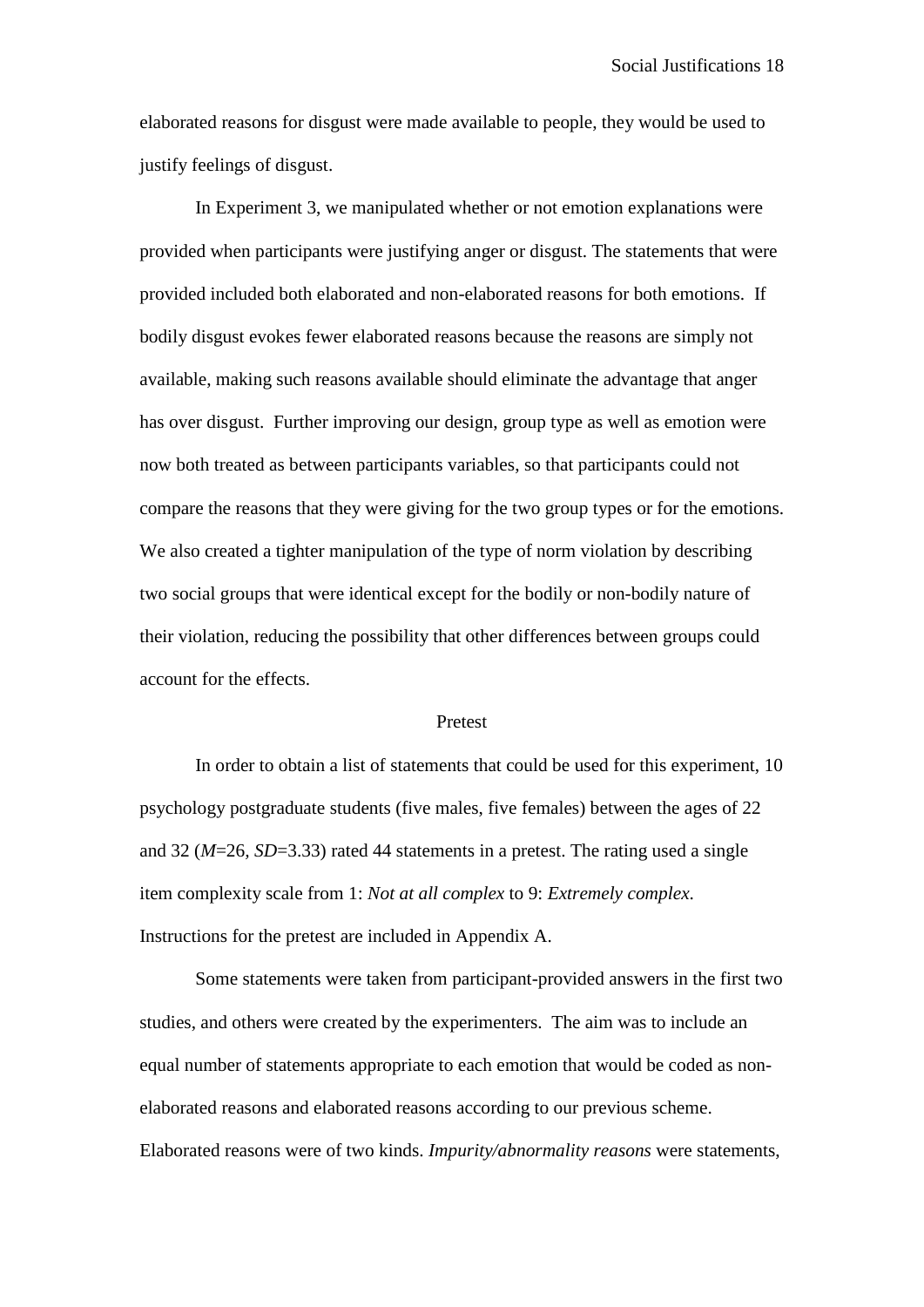theoretically related to moral disgust, and referring to how the group is abnormal, of inferior character, or impure. For example, the statement "They violate socially imposed boundaries" was considered to be an elaborated reason that was appropriate for disgust. On the other hand, *harm/rights reasons* were statements, theoretically related to moral anger, referring to how the group causes harm, injustice, or violation of people's rights (e.g., "Their actions violate others' basic human rights"). Nonelaborated reasons were either general evaluative statements (e.g., "I don't like them") or tautologically referred to the emotion itself (e.g., "They are disgusting").

Based on the pretest, statements were chosen so that within each reason type (non-elaborated reason versus elaborated reason) the reasons related to anger and to disgust were about equally complex, with an equal amount of statements for each reason type. So, the list of elaborated reasons involved 8 reasons of the harm/rights type (theoretically leading to anger) and 8 of the impurity/abnormality type (theoretically leading to disgust) which were of comparably high complexity. (Impurity/abnormality: *M*=3.31, Harm/rights: *M*=3.40). The non-elaborated reasons had lower rated complexity, and included five statements directly referring to disgust and its synonyms (*M*=1.74) and four statements referring to anger and its synonyms (*M*= 2.05). There were also five general statements which were evaluative in nature, having on average a lower complexity score (*M*=2.40).

The total numbers of elaborated and non-elaborated reasons were calculated for each participant, including emotion specific as well as general statements. We also calculated each participant's total number of each kind of emotion-specific elaborated reason (impurity/abnormality and harm/rights).

A second goal of the pretest was to select the target groups for this experiment. We askedfor participants to rate six hypothetical groups on the following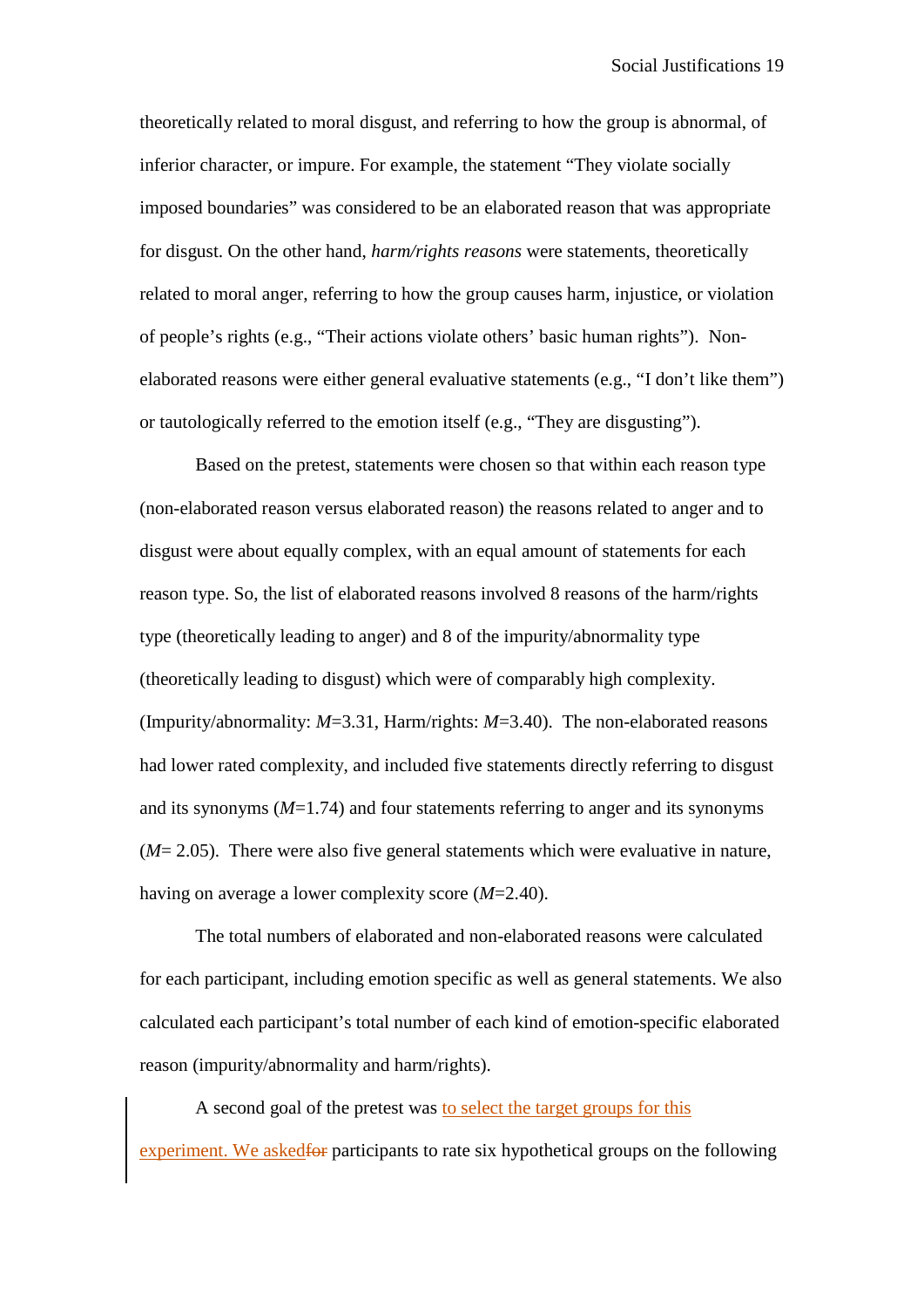variables: disapproval, human rights violation, bodily norm violation, social norm violation and wrongness. All measures were 9 point scales that ranged from 1: *Not at all* to 9: *Completely*. Two of the six groups were chosen because they were closely matched on overall disapproval (mean value of disapproval and wrongness for each group was calculated),  $t(9) = 0.35$ ,  $d = 0.09$ ,  $p = .74$ . However, one scored high on bodily norm violation, while the other did not,  $t(9) = 3.73$ ,  $d = 1.39$ ,  $p = .005$ . The bodily norm violating group was described as people who like to rub their genitals on their co-workers as they walk past them. The non-bodily norm violating group was described as people who like to send death threats to their co-workers anonymously because they feel it adds excitement to their job. For all other measures there was no significant difference between the two selected groups, all *p*<.45. The descriptions of the two groups that were used were identical except where the moral violation was mentioned. One of the groups can be seen as violating a bodily norm because the group members like to rub their genitals on their co-workers as they walk past them. The other group can be perceived as violating a social norm because the group members like to send death threats to their co-workers anonymously because they feel it adds excitement to their job.

#### Method

#### *Participants and Research Design*

There were 155 participants (39 males, 117 females and 2 who did not identify their sex) between the ages of 17 and 43 (*M=*20.85, *SD*=4.27). Participants were given either £3 or partial course credit. The design of this study was a 2 (Explanations: provided or not provided) x 2 (Emotion: anger or disgust) x 2 (Group type: bodily vs. non-bodily violation) between participants design.

## *Materials and Procedure*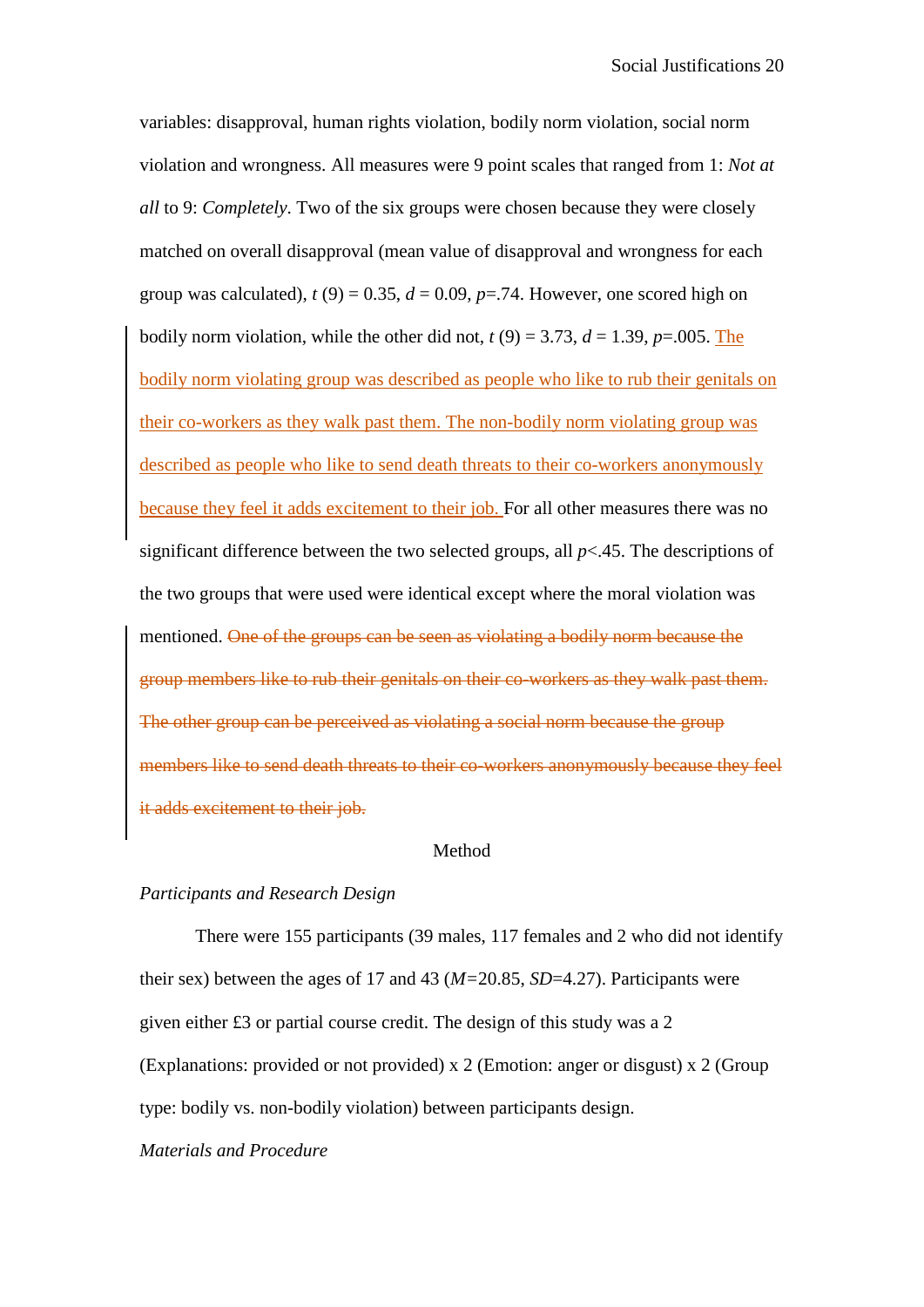Participants were randomly assigned to either the "explanations provided" or "explanations not provided" condition. In the first condition, participants were given the full list of statements generated through pre-testing, and asked to build an emotion explanation with the statements in order to explain the anger or disgust they might feel toward one of the groups (bodily or non-bodily). On the other hand, participants within the explanations not provided conditions were asked to give a list of statements that they would use to explain their anger/disgust toward one of the groups (bodily or non-bodily). Before these specific instructions, both the emotion word and face were presented as a cue to what emotion participants were to explain within the general instructions, using the same stimuli as the previously conducted experiments. The general instructions also emphasized that they should explain their emotion as they would to other persons (instructions are included in Appendix B).

Participants then rated how much they felt the following emotions toward the group: sickened, outraged, moral disgust, inspired, sympathy, infuriated, proud, physical disgust, hatred, contempt, angry and afraid, on a 7 point scale (0 = *Not at all* to 6 = *Extremely*). The disgust words (sickened, moral disgust and physical disgust) were found to be a reliable scale (Cronbach  $\alpha$ =.78). The anger words (outraged, infuriated, angry) were also found to be a reliable scale (Cronbach  $\alpha$ =.87). Overall anger and disgust intensity variables were calculated as the mean of the appropriate emotion words. We created an "appropriate emotion intensity" variable, which was the mean of disgust words for people within the disgust conditions and the mean of anger words for people within the anger conditions. Again, this variable was not significantly correlated with the amount of elaborated reasons**,** *r*(155)=-0.02, *p*=.77, thus, it was not necessary to control for this variable within the main analyses. *Coding Scheme*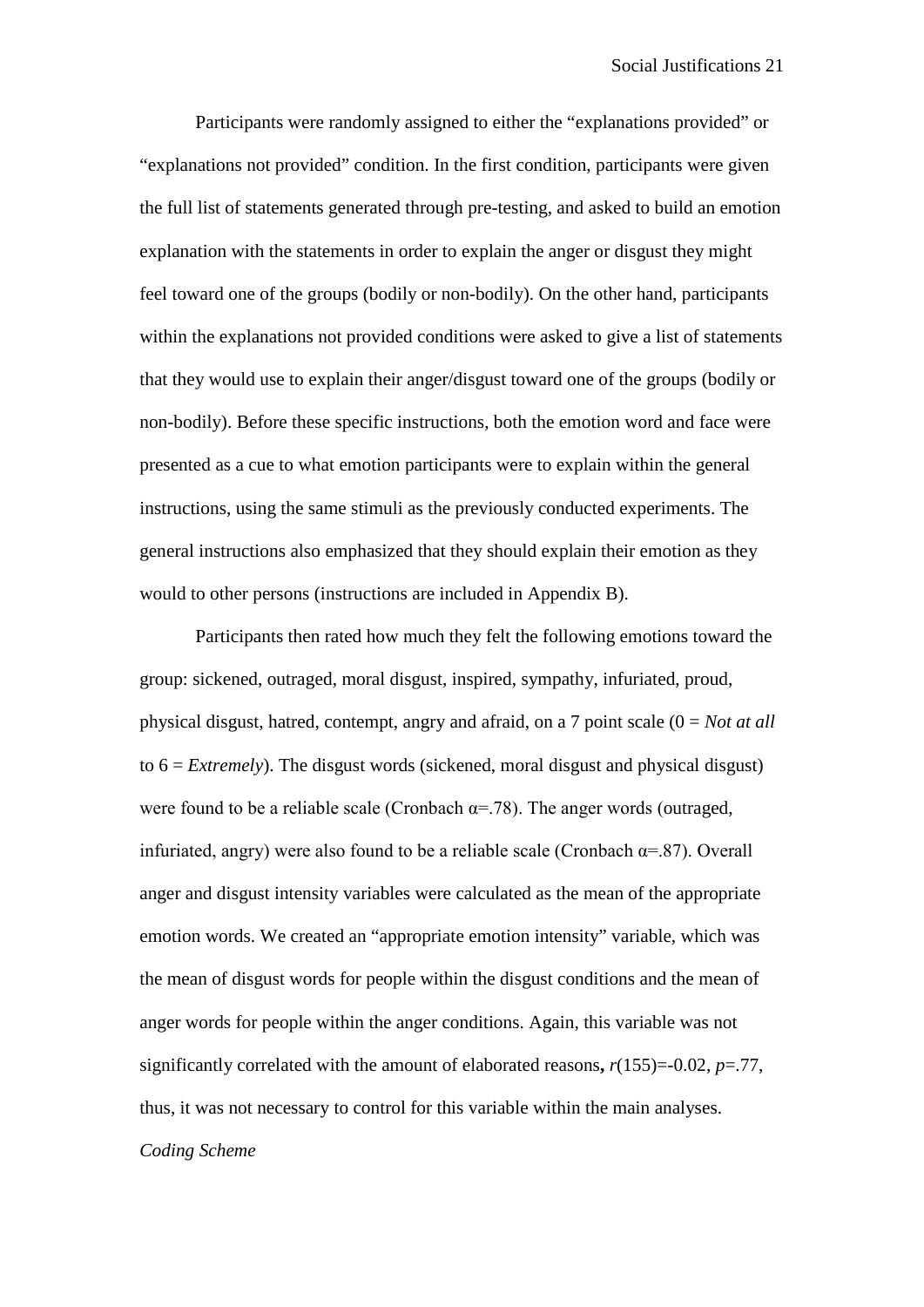Participants' free responses from the explanations not provided conditions were coded by the first author using the same coding scheme as the previous experiments, because the coding scheme had achieved reliability across the two previous experiments. Coding was blind to condition.

#### Results

## *Emotion Explanations*

To test the *availability hypothesis*, specific contrasts of theoretical interest were carried out on the total number of elaborated reasons (see Figure 3 for means). Within each explanations condition (provided versus not provided), simple main effect and interaction contrasts were carried out for the Group Type x Emotion design. This revealed no significant effects in the "explanations provided" condition (all *p* > .12), but a significant main effect of Emotion in the "explanations not provided" condition,  $F(1, 147) = 8.07$ ,  $p < .01$ , which was qualified by an Emotion x Group Type interaction,  $F(1, 147) = 4.16$ ,  $p < .05$ . A similar analysis on non-elaborated reasons showed no significant effects in either explanation condition, all *p* > .20.

We further carried out planned comparisons between the disgust and anger conditions, within each of the four combinations of Explanation x Group Type. As expected, the only significant contrast was the comparison between bodily disgust and bodily anger when emotion explanations were not provided,  $F(1,147)=12.40$ ,  $p<.01$ . All other planned contrasts were nonsignificant with F<1.

To sum up, when the experiment made elaborated reasons available, this eliminated the asymmetry in reasoning between anger and disgust that had been found for bodily-moral violations within the previous reason experiments. On the other hand, when elaborated reasons were not available, the results of the previous studies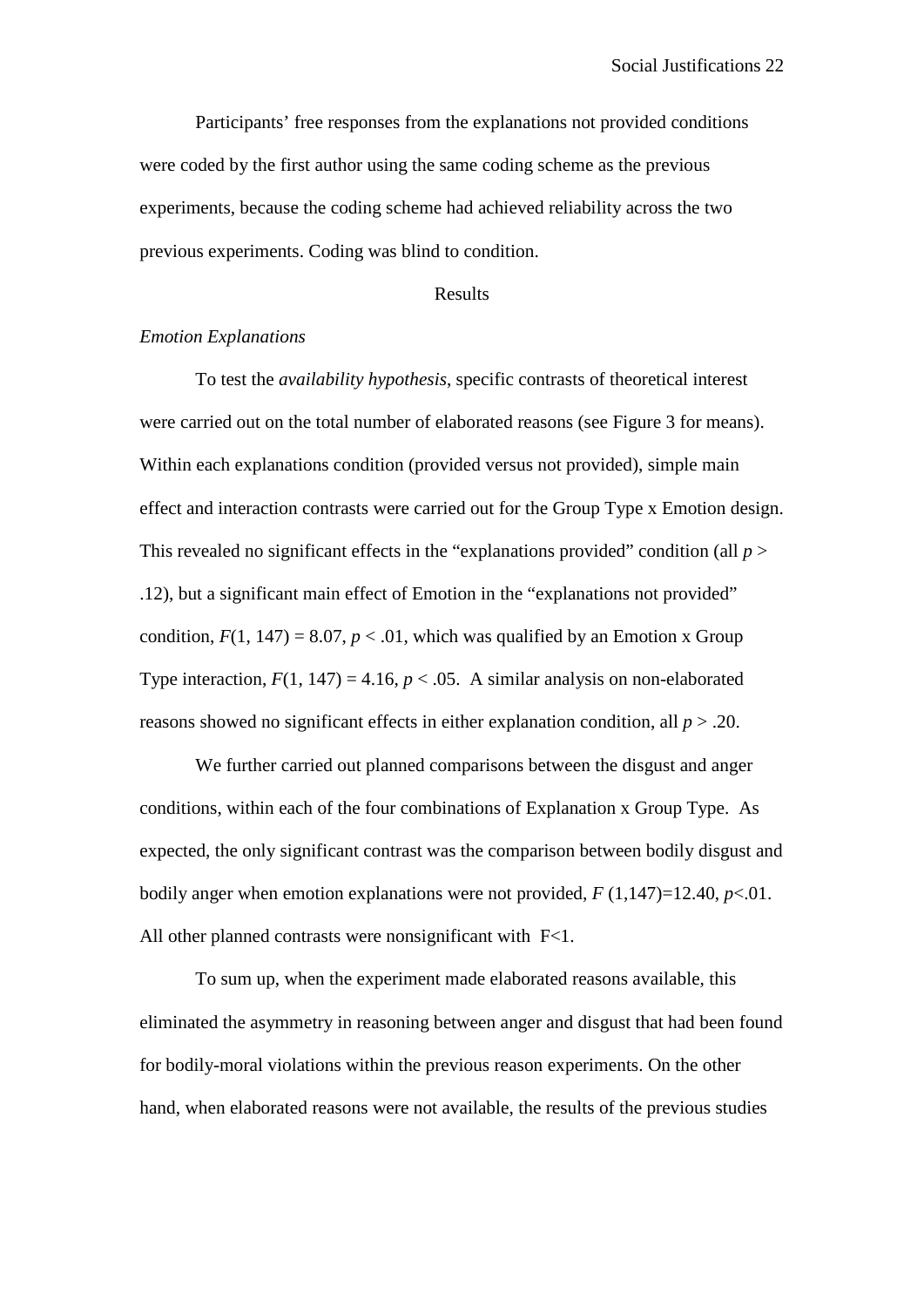were replicated; participants still gave fewer elaborated reasons for disgust versus anger towards a group violating a bodily norm.

#### *Type of Elaborated Reasons*

Further analyses were carried out in order to see what kind of elaborated reasons were selected within the "explanations provided" condition. Mixed model GLM analysis was carried out using reason type (impurity/abnormality elaborated reasons versus harm/rights elaborated reasons) as a within participants variable. Emotion (disgust versus anger) and Group type (bodily versus non-bodily) were entered as between participants variables in this analysis. The amount of elaborated reasons was used as the dependent variable.

There was a significant main effect for reason type,  $F(1,72) = 112.76$ ,  $p < .001$ , partial  $\eta^2$  = .61, such that across the conditions participants were more likely to give harm/rights elaborated reasons (adj.  $M = 2.17$ ) than impurity/abnormality elaborated reasons (adj.  $M = 0.54$ ). A significant interaction between reason type and group type was also observed,  $F(1,72) = 10.49$ ,  $p=0.002$ , partial  $\eta^2 = .13$ . Simple effects analyses indicated that more impurity/abnormality elaborated reasons were elicited by the bodily group than the non-bodily group,  $F(1,72) = 6.20$ ,  $p=0.02$ , partial  $\eta^2 = .08$ . On the other hand, the non-bodily group generated more harm/rights elaborated reasons than the bodily group,  $F(1,72) = 6.98$ ,  $p=0.01$ , partial  $\eta^2 = .09$ .

The three-way interaction between emotion, reason type and group type was found to be significant,  $F(1,72) = 4.88$ ,  $p < .05$ , partial  $\eta^2 = .06$  (means displayed in Figure 4). Simple effects analyses revealed that more impurity/abnormality elaborated reasons were selected within the bodily disgust condition than within the non-bodily disgust condition,  $F(1,72) = 14.09$ ,  $p < .001$ , partial  $\eta^2 = .16$ . Conversely, more harm/rights elaborated reasons were selected within the non-bodily disgust condition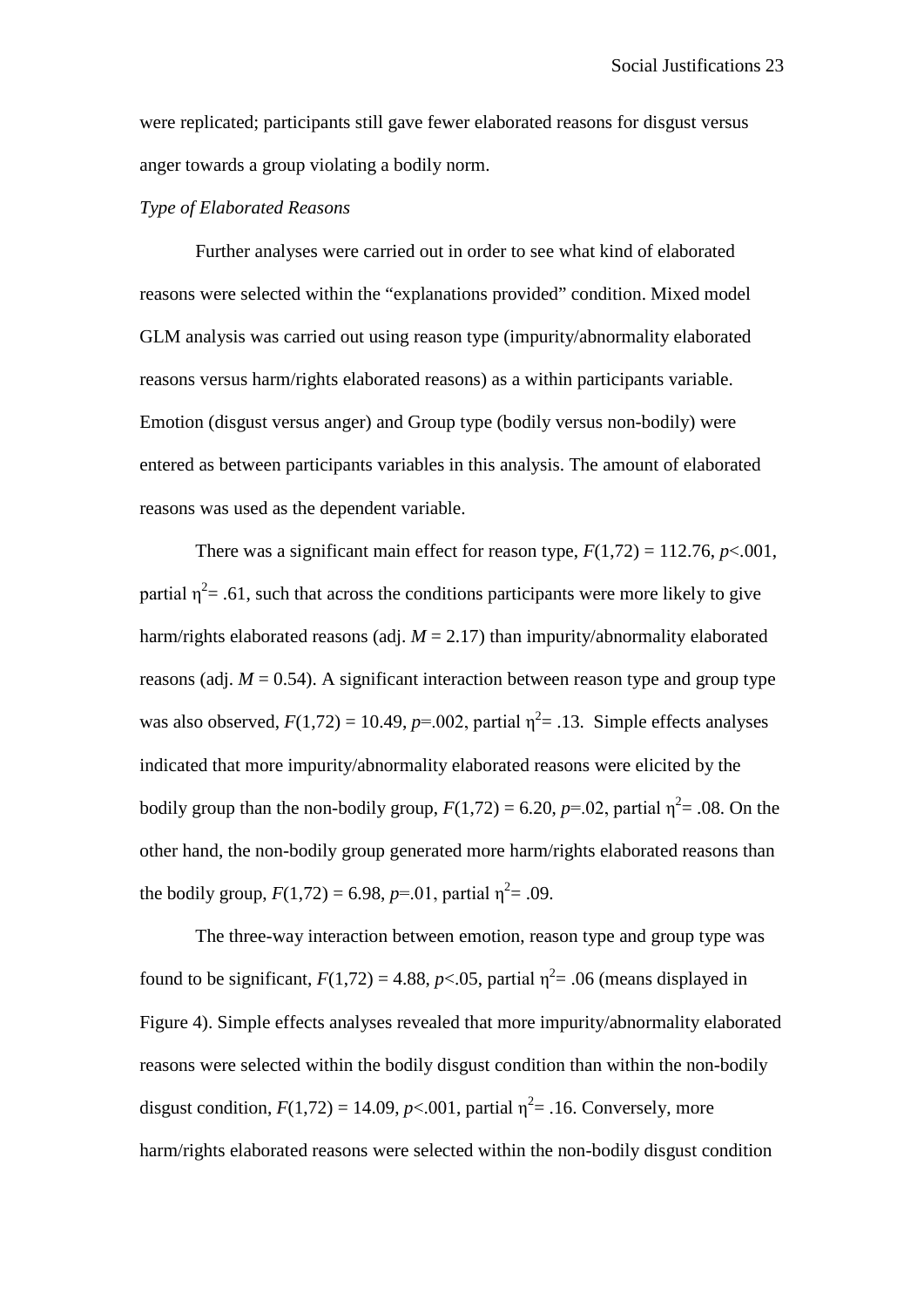than within the bodily disgust condition,  $F(1,72) = 8.23$ ,  $p=0.005$ , partial  $\eta^2 = .10$ . However, the anger conditions did not differ in the type of elaborated reasons that were selected.

## Discussion

Experiment 3 supported the *availability hypothesis.* Making elaborated reasons available led to equal selection of elaborated reasons to justify disgust and anger, whereas when explanations were not made available, disgust at bodily violations was again explained with fewer elaborated reasons than other moral emotions and contexts. This indicates that while persons normally find it difficult to access or generate elaborated reasons for disgust, they will readily use them if they are provided.

The analysis of the types of reasons selected when explanations were provided sheds further light on these results. Participants were not indiscriminately picking elaborated reasons; instead, they selected impurity/abnormality reasons more often to explain their disgust at a bodily violation than disgust at a non-bodily violation, or anger at any violation. Thus, the lesser use of elaborated reasons to explain bodily disgust in our first two studies, and in the "explanations not provided" condition of this study, can be balanced out by a greater use of elaborated impurity/elaborated reasons, but only when these were made available.

#### General Discussion

These findings provide evidence for our unreasoning disgust hypothesis. Across three experiments using different methods and different social targets, more non-fewer elaborated reasons were used to justify one's bodily-moral disgust toward social groups, as opposed to anger or non-bodily disgust. We also found that this effect is was driven by a lesser accessibility of elaborated reasons appropriate for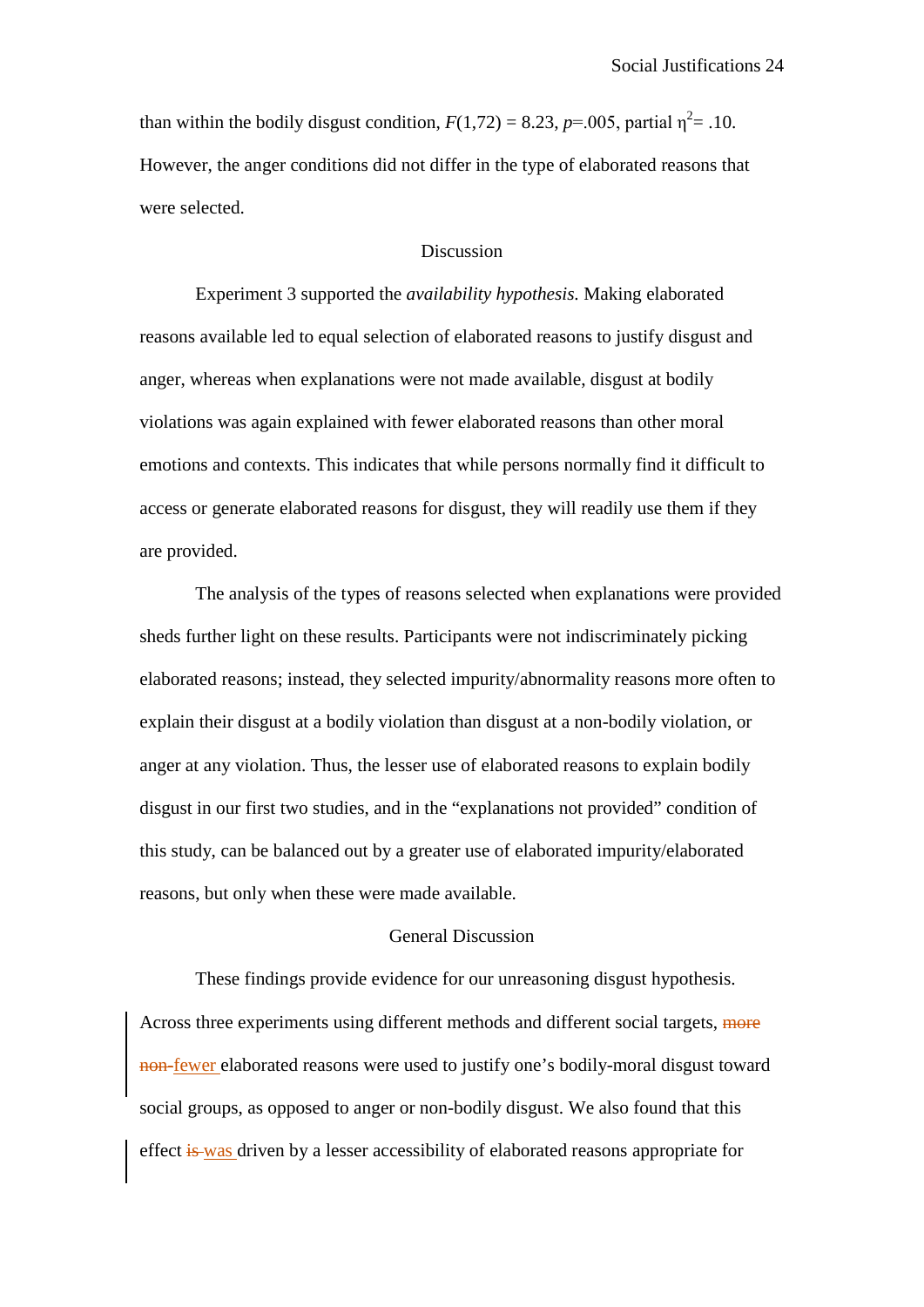disgust, not by reluctance to use such reasons when provided, or by the impossibility of generating elaborated reasons for disgust. Our experimental designs became progressively more controlled, replacing within-participants with betweenparticipants manipulations, in order to ensure that participants could not compare the type of reasons that they were giving. We also used a variety of social groups as targets, and in our final experiment we ensured that our groups only differed by the type of moral norm that they violated. Also, in each of our studies, the intensity of the emotion felt had little to do with the number of elaborated reasons generated,  $\frac{1}{2}$  making  $\frac{d}{dt}$  it is not  $\frac{d}{dt}$  plausible that our findings  $\frac{d}{dt}$  were merely due to different intensities of anger versus disgust.

Cumulatively, the results of these experiments suggest that there is something unique about bodily moral disgust, requiring a distinct type of justification. The kind of broadly evaluative responses ("Because they are bad") and tautological statements ("Because they are disgusting") used to justify disgust toward sex offenders, prostitutes, and other bodily norm violators appear to be the best effort of participants to provide an explanation for their moral disapproval.

These studies support differences that have been found between two different contexts of disgust, involving violations of bodily versus non-bodily norms. Because our studies used both facial expressions and words to describe disgust and anger, the results involve broader understanding of these emotions than just the Englishlanguage term "disgust," which arguably can be used to refer to the basic emotion of anger. All the same, the similarities we found in the amount and type of elaborated reasons between anger and non-bodily moral disgust support a stronger affinity between these two emotional contexts than between bodily moral disgust and anger,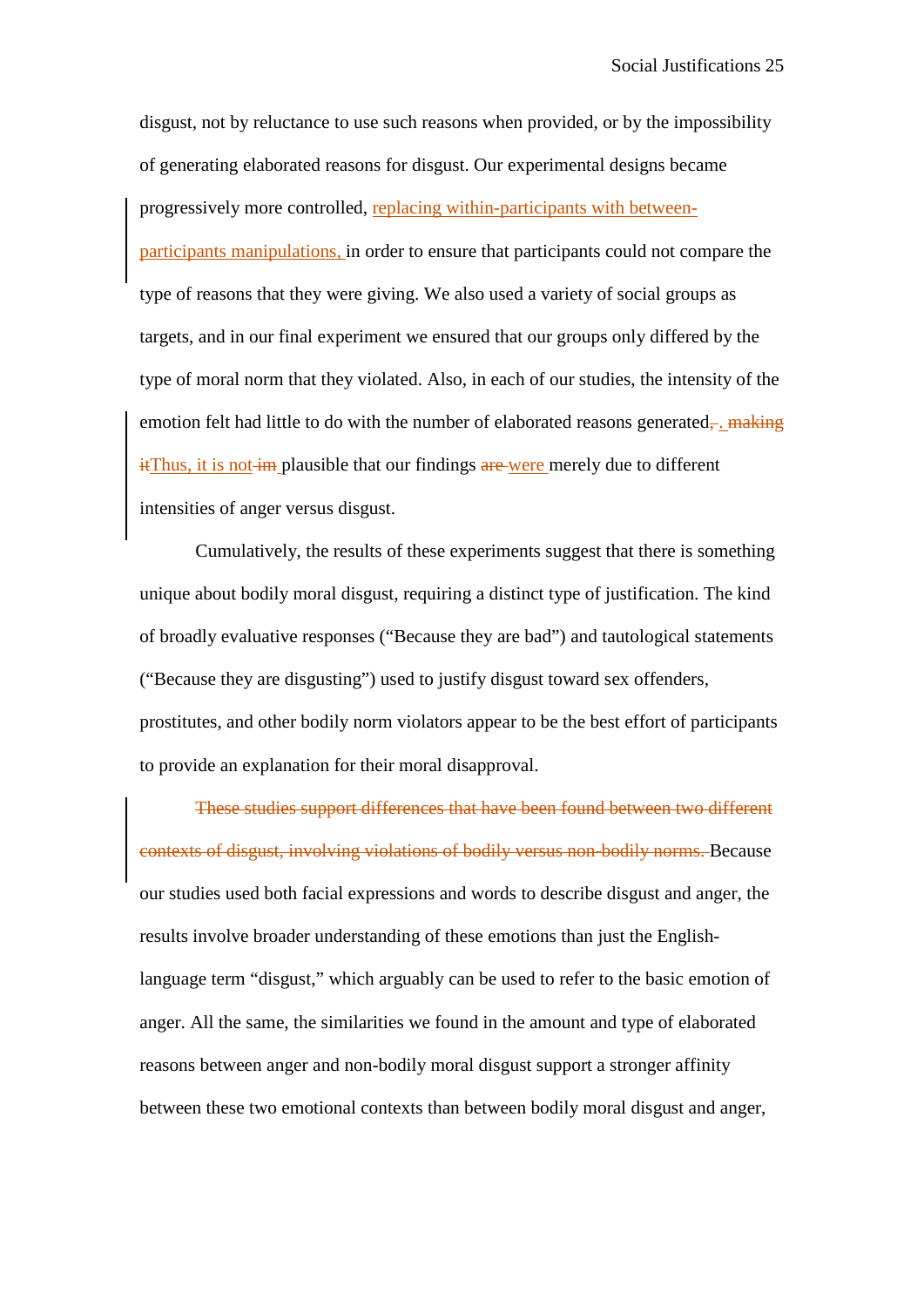as does the research of Simpson et al. (2006), which found stronger correlations between non-bodily moral disgust and anger than between bodily disgust and anger.

On the basis of our findings, we can also conclude that groups that are viewed with bodily disgust, as opposed to anger, will show different ways of establishing and ultimately changing prejudice towards against them. Extensions of prejudice theory into the realm of intergroup emotions have emphasized the ability of specific negative emotions to predict different prejudicial action tendencies (Mackie & Smith, 2002). These results add to the usefulness of intergroup emotion theory by showing that different negative emotions also carry different cognitive consequences for justifying prejudice against outgroups. Prejudice against groups such as gay men predominantly involves disgust (e.g., Cottrell & Neuberg, 2005; Olatunji, 2008).

Our results further suggest that disgust-based prejudice is not likely to arise just through reasoning or discussion of threats sexual minorities may pose, realistic or otherwise. Since persons are less able to articulate the causes of bodily moral disgust, this implies that reasoned forms of persuasion relying on cognitive responses (Greenwald, 1968) may have more impact on anger-based and fear-based attitudes than on disgust-based attitudes. Simple social learning by association ("they are just disgusting") may be a better model for the acquisition of anti-gay attitudes. Furthermore, if disgust-based attitudes are not justified by elaborated reasoning, it is unlikely that they can be changed by elaborated reasoning. Exposure to positive examples of sexual minorities, or to heterosexual peers with tolerant and approving attitudes toward gay men and lesbians, may thus be a more effective way of fighting homophobia.

In the philosophy of law, our findings support the emotion theory of Martha Nussbaum (2004); in particular her argument that anger, unlike disgust, "rests on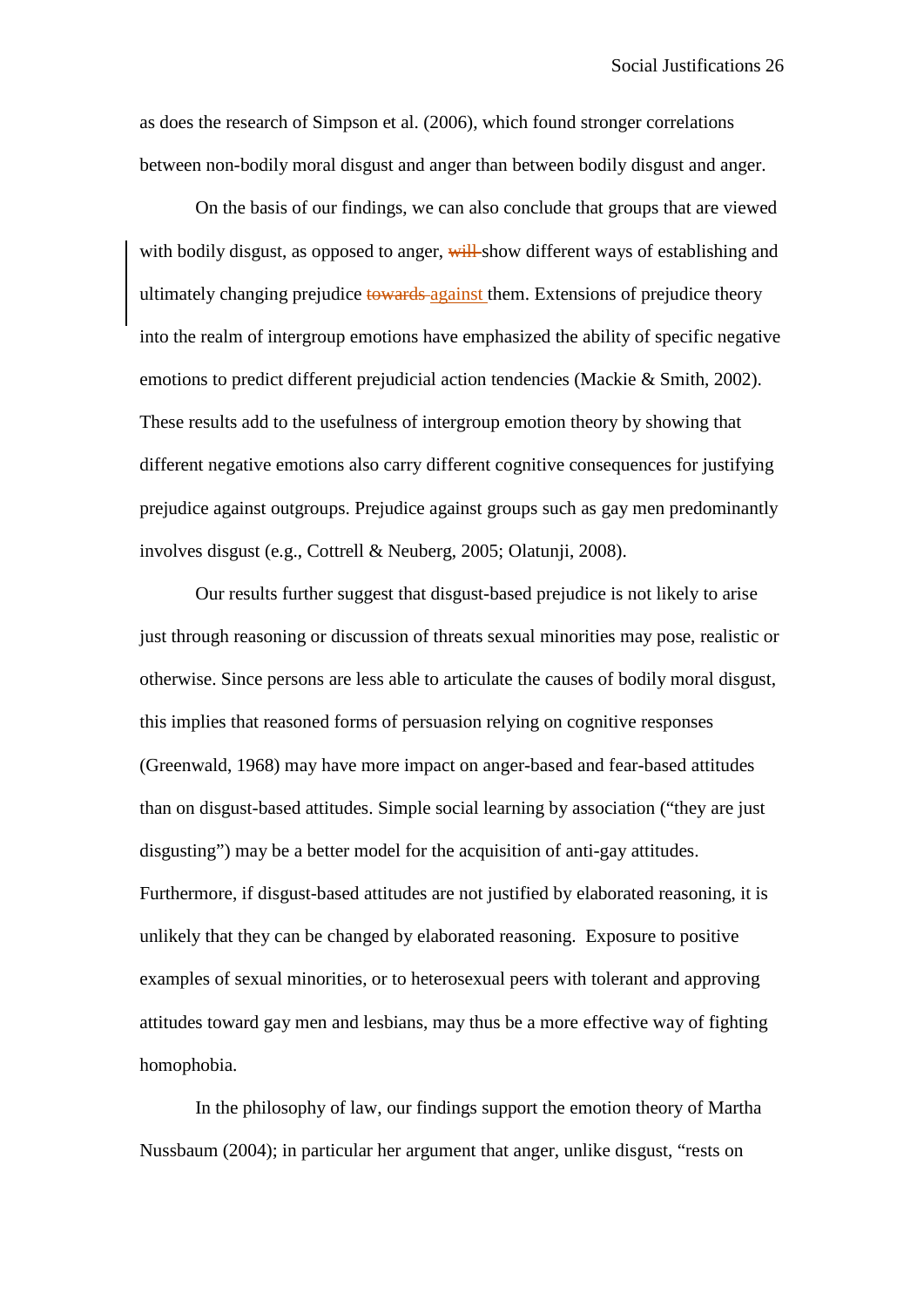reasoning that can be publicly articulated and publicly shaped" (p.99). Rather than articulating reasons, Nussbaum argues, the best way to persuade someone to feel disgusted is to describe concrete disgusting qualities, such as ooziness or stickiness. Our studies add to this insight by showing that, when disgusting qualities are moral instead of material, people often describe only the fact of their emotion or their evaluative feeling when justifying bodily disgust, apparently hoping to convince other people more by social contagion than by argumentation. Nussbaum gives another reason why disgust may be less elaborated: the primary elicitors of disgust are often shared among members of a given society. Thus, bodily disgust may be an unreasoned emotion because its reasons are not often socially asked for, making it more likely that persons will fail to reason about disgust when asked to do so. It is only when elaborated reasons are made available that we saw people using this type of reasons to justify bodily disgust. Although elaborated reasons for bodily disgust do exist and are recognized, they may be harder to retrieve because they are not normally used in social discourse.

This research also gives initial empirical evidence for the role that these two emotions should have in legal judgments. Supported by her theorizing on emotion, Nussbaum (2004) claims that it is more unreasonable for disgust, versus anger, to influence judgments in a liberal system of law and justice. This research then supports this view by indicating that anger more so than disgust is an emotion that elicits elaborated reasoning, which encourages an assessment of the current situation. On the other hand, disgust does not promote individuals to consider whether or not their disgust is warranted, perhaps because they generally assume that others agree with their response. Crucially, the kind of reasoning we have shown to accompany disgust is unwarranted. In conclusion, persons involved in legal decisions, and the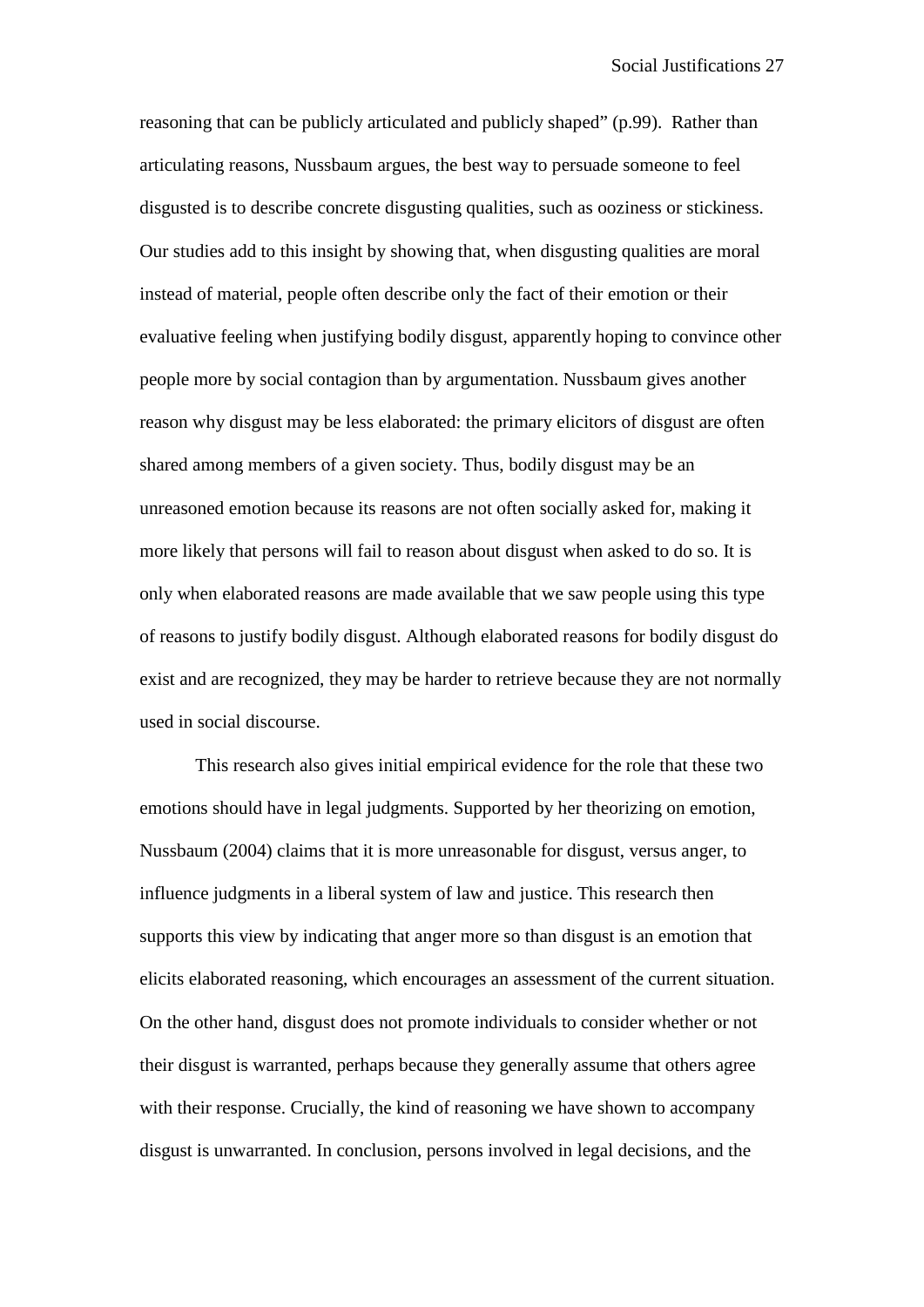general public as well should take into account this difference between anger and disgust. This consideration will then hopefully lead persons to question whether or not their disgust is warranted, and if it is necessary to modify their feelings of disgust.

Finally, these results support and clarify the mechanisms of Haidt's social intuitionist model of moral judgment (2001). Although Haidt's model is often represented as an argument for the primacy of emotion in moral judgment, it also gives an important role to post-hoc reasoning in the social validation and transmission of moral responses. Our results qualify this role, by indicating that the moral disapproval emotions of anger and disgust are typically associated with different types of social justifications. While elaborated argumentation is used to support and justify anger, a simpler kind of reasoning that depends on restatement of the emotion or of basic evaluations of the transgressor is relied on to support and justify bodily disgust at a moral violation. Our findings also suggests a boundary condition on the findings of moral dumbfounding that have supported the primacy of emotion in moral judgment. Dumbfounding, or the inability to give any reason for a moral response beyond tautologies, will be most likely to arise when justifying moral disgust at scenarios such as consensual incest. Our results suggest that even though other moral emotions can come before their justifications, people will be likely to give copious reasons when justifying, for example, moral anger or disgust at corrupt investment bankers.

It may be that elaborated reasons are normally not necessary to justify bodily disgust because the mere fact that a socially valued person feels disgusted is enough to elicit disgust. In contrast, because people are aware that anger should be socially justified, they may require more reasons to ultimately justify an empathetic response to an angry friend. In fact, we suspect that our findings could be supported from the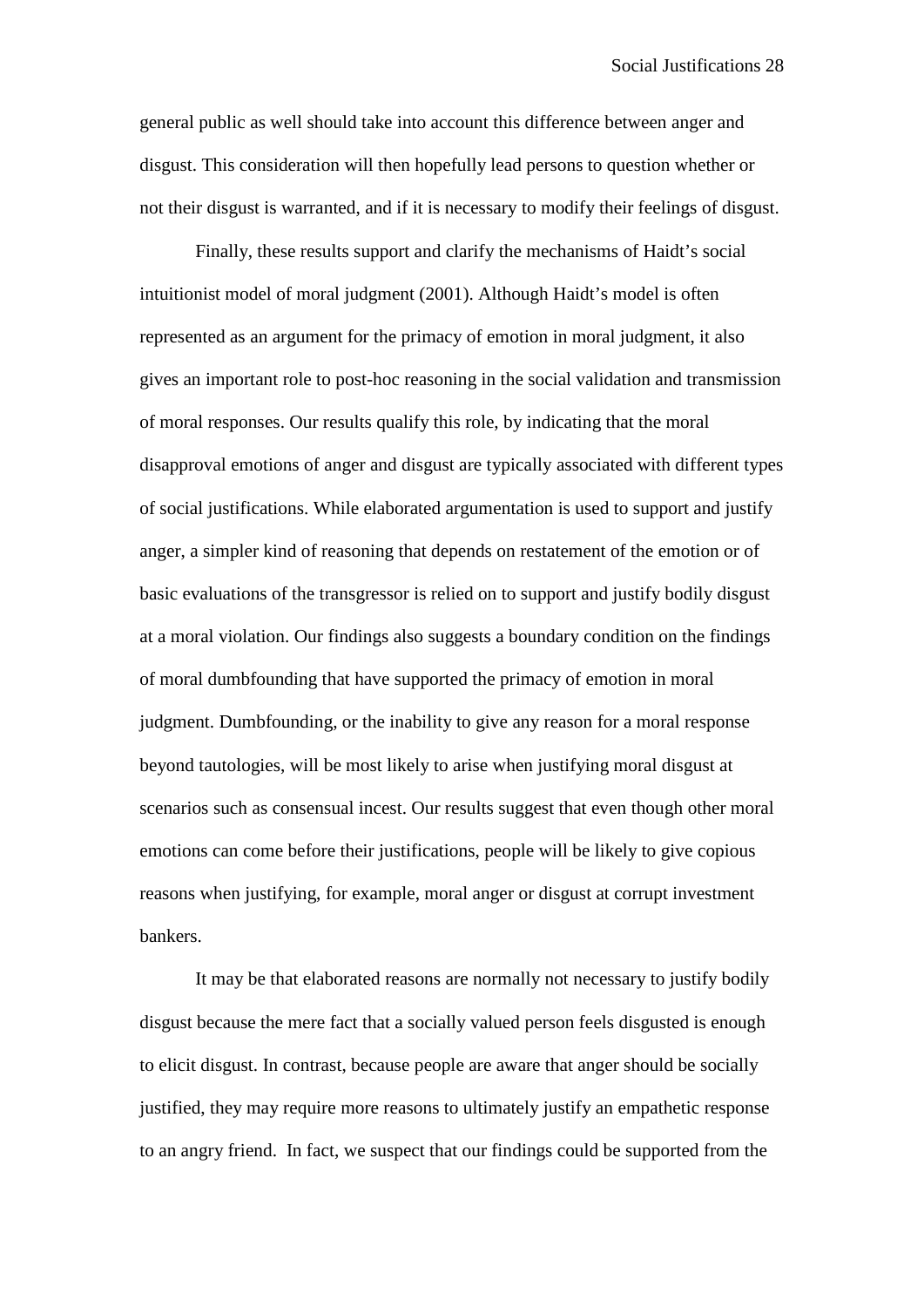demand as well as the supply side; that is, people might be more likely to accept and support another person's moral anger when it is expressed using appropriate reasons, whereas reasoning would make less of a difference for moral disgust. As socially embedded constructs, moral emotions and their justifications may ultimately be best studied as dynamic interactions between individuals; our present research looking at one side of the equation presents some intriguing possibilities about why communications of anger and disgust between individuals show different amounts of cognitive elaboration.

#### References

- Averill, J. (1983). Studies on anger and aggression: Implications for theories of emotion. *American Psychologist*, *38*, 1145-1160.
- Bjorklund, F., Haidt, J., & Murphy, S. (2000). Moral dumbfounding: When intuition finds no reason. *Lund Psychological Reports, 2,* 1-23.
- Cottrell, C. A., & Neuberg, S.L. (2005). Different emotional reactions to different groups: A sociofunctional threat-based approach to prejudice. *Journal of Personality and Social Psychology, 88,* 770-789.
- Curtis, V., & Biran, A. (2001). Dirt, disgust, and disease is hygiene in our genes? *Perspectives in Biology and Medicine, 44*, 17-31.
- Ekman, P. (1999). Basic emotions. In T. Dalgleish & M. Power (Eds.), *Handbook of cognition and emotion* (45-60). New York: John Wiley & Sons.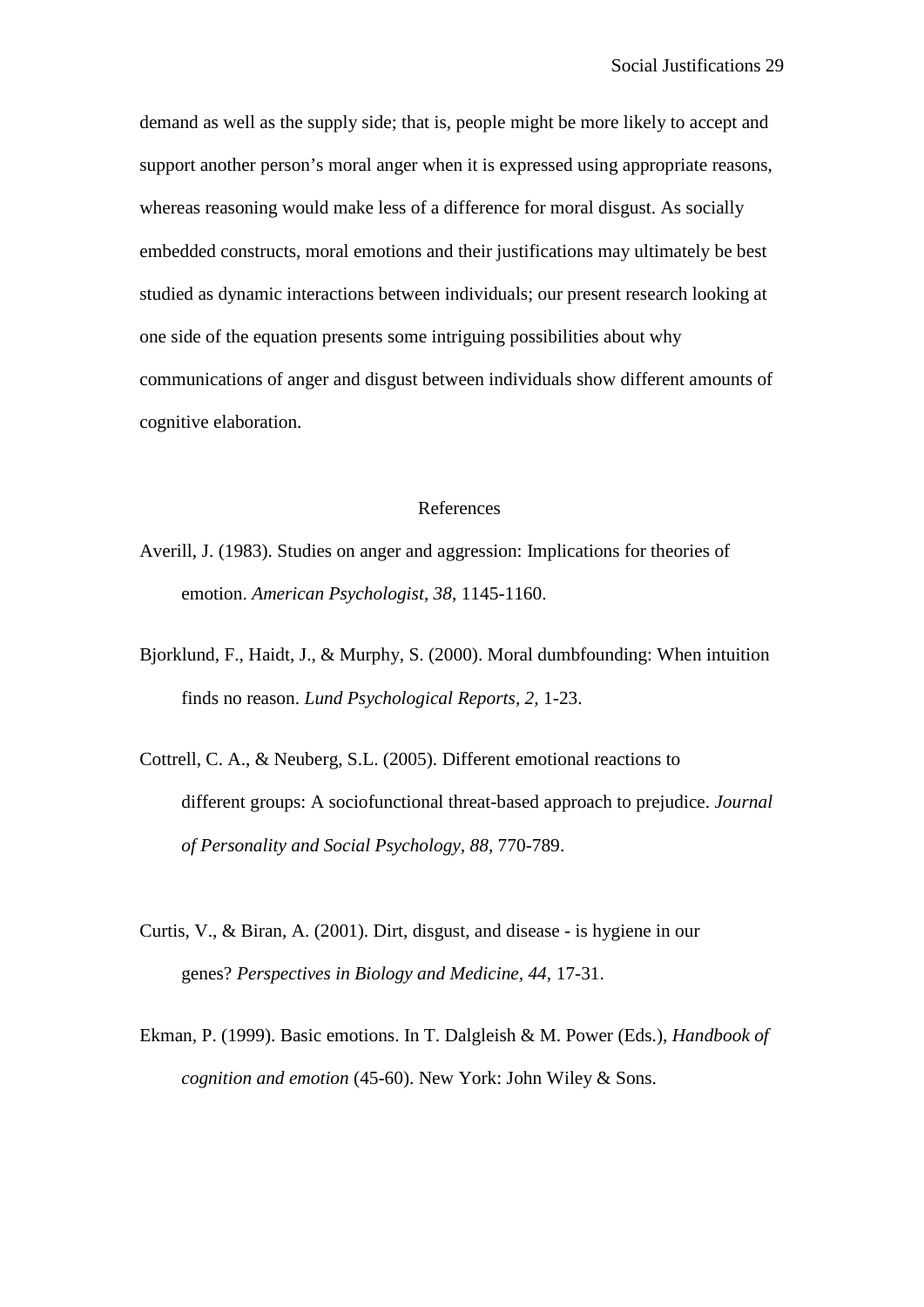- Fisher, A.H. & Roseman, I.J. (2007). Beat them or ban them: The characteristics and social functions of anger and contempt. *Journal of Personality and Social Psychology, 93,* 103-115.
- Giner-Sorolla, R. Bosson, J., Caswell, T.A. & Hettinger, V.E. (2009). Emotions in sexual morality: Testing the separate elicitors of anger and disgust. *Unpublished Manuscript.*
- Goldberg, J.H., Lerner, J.S., & Tetlock, P.E. (1999). Rage and reason: the psychology of the intuitive prosecutor. *European Journal of Social Psychology, 29,* 781- 795.
- Greenwald, A. G. (1968). Cognitive learning, cognitive response to persuasion, and attitude change. In A. G. Greenwald, T. Brock, & T. Ostrom (Eds.), *Psychological foundations of attitudes*. New York: Academic Press*.*
- Gutierrez, R. & Giner-Sorolla, R. (2007). Anger, disgust, and presumption of harm as reactions to taboo-breaking behaviors. *Emotion*, *74*, 853-868.
- Haidt, J. & Hersh, M.A. (2001). Sexual morality: The cultures and emotions of conservatives and liberals. *Journal of Applied Social Psychology, 31,* 191-221.
- Haidt, J. (2001). The emotional dog and its rational tail: A social intuitionist approach to moral judgment. *Psychological Review, 4,* 814-834.
- Haidt, J. (2003). The moral emotions. In R.J Davidson, K.R. Scherer, & H. H. Goldsmith, *Handbook of affective sciences* (pp. 852-870). Oxford: Oxford University Press.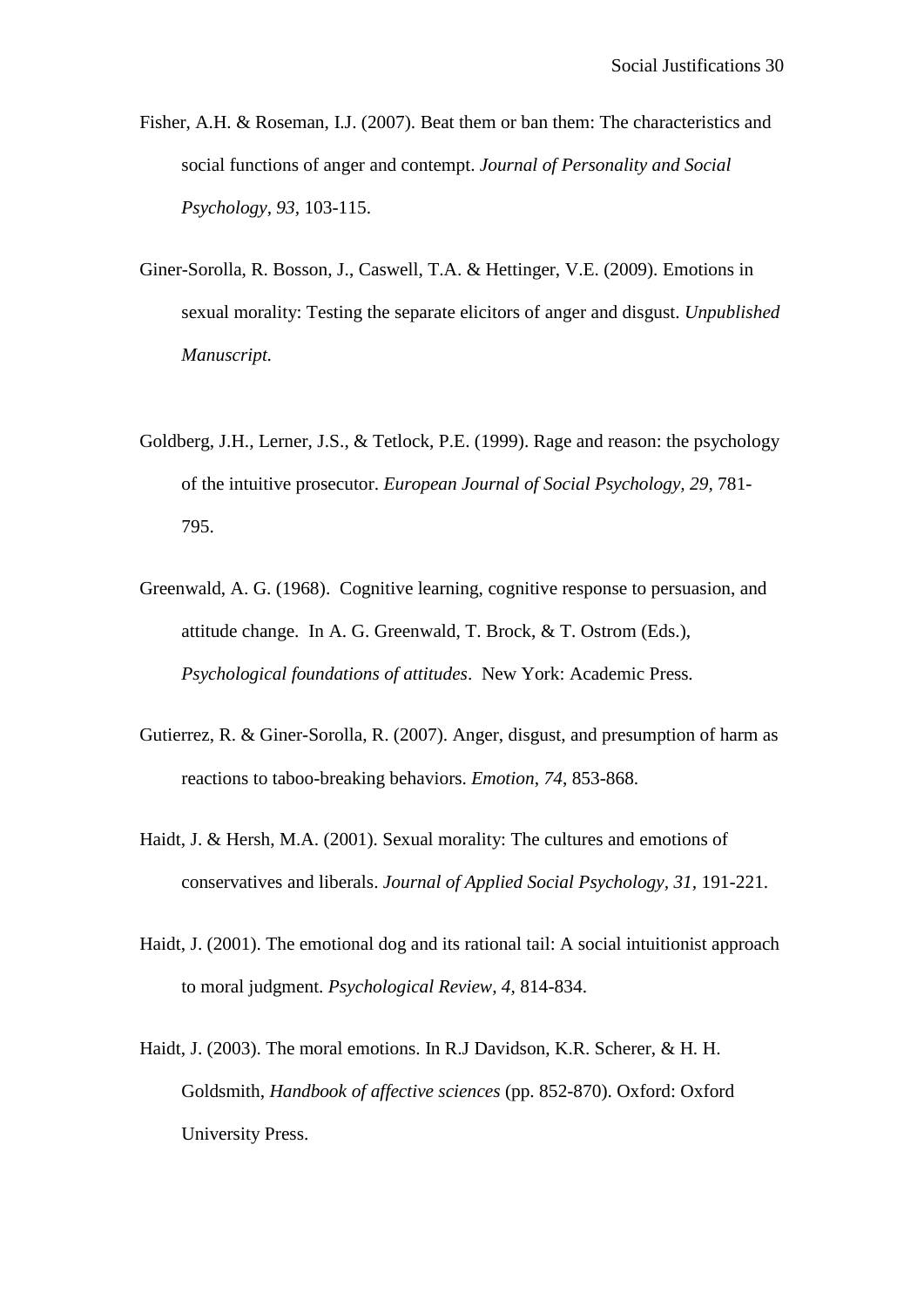- Hejmadi, A., Rozin, P., & Siegal, M. (2004). Once in Contact, Always in Contact: Contagious Essence and Conceptions of Purification in American and Hindu Indian Children. *Developmental Psychology, 40,* 467-476.
- Izard, C. E. (1977). *Anger, disgust, and contempt and their relationship to hostility and aggression.* London, Plenum Press.
- Johnson-Laird, P. N., & Oatley, K. (1989). The language of emotions. *Cognition & Emotion, 1,* 29-50.
- Keltner, D., & Haidt, J. (2001). Social functions of emotions. In T. Mayne & G.A. Bonanno (Eds.), *Emotions: Current issues and future directions* (pp. 192-213). New York: Guilford Press.
- Kenny, D. A., Kashy, D. A., & Bolger, N. (1998). Data analysis in social psychology. In D. Gilbert, S. T. Fiske, & G. Lindzey (Eds.), *The handbook of social psychology* (4th ed., Vol. 1, pp. 223–265). New York: McGraw-Hill.
- Kohlberg, L. (1969). Stage and sequence: The cognitive-developmental approach to socialization. In D. A. Goslin (Ed.), *Handbook of socialization theory and research* (pp. 151-235). New York: Academic Press.
- Lerner, J. S., & Keltner, D. (2001). Fear, anger, and risk. *Journal of Personality and Social Psychology, 81,* 146-159.
- Levenson, R. W., Ekman, P. & Friesen, W. V. (1990). Voluntary facial action generates emotion specific autonomic nervous system activity. *Psychophysiology 27,* 363-384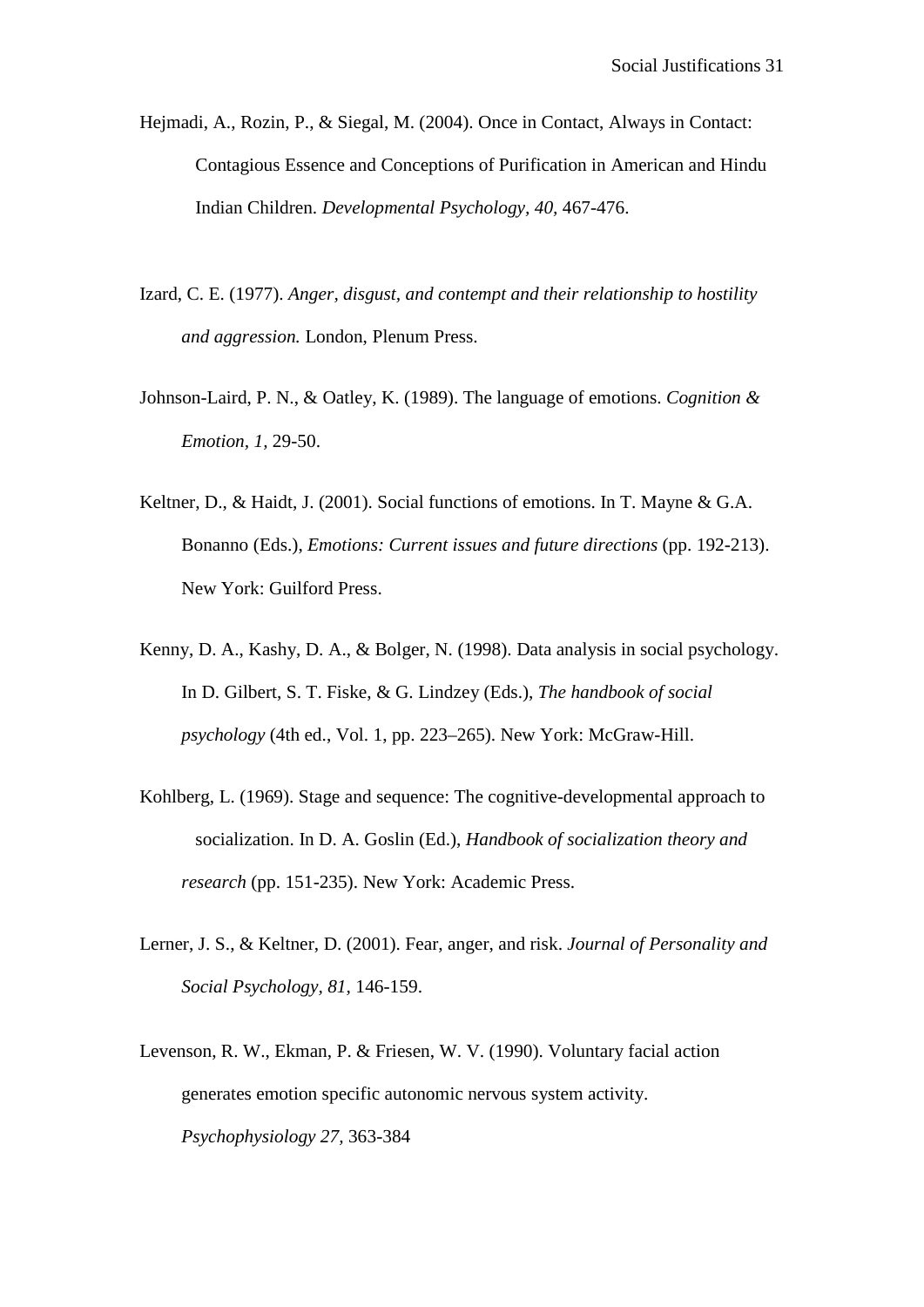- Marzillier, S. L., & Davey, G. C. L. (2004). The emotion profiling of disgust eliciting stimuli: Evidence of primary and complex disgust. *Cognition and Emotion, 18,* 313-336.
- Nabi, R. L. (2002). The theoretical versus the lay meaning of disgust: Implications for emotion research. *Cognition and Emotion 16*, 695-703.
- Olatunji, B.O. (2008). Disgust, scrupulosity and conservative attitudes about sex: Evidence for a mediational model of homophobia. *Journal of Research in Personality, 42,*1364–1369.
- Ortony, A., Clore, G. L., & Collins, A. (1988). *The cognitive structure of emotions*. Cambridge: Cambridge University Press.
- Rozin, P., Haidt, J., & McCauley, C.R. (1993).Disgust. In M. Lewis, & J.M. Haviland (Eds.),*Handbook of Emotions* (pp.579-594). London: Guildford Press.
- Rozin, P., Lowery, L., Imada, S., & Haidt, J. (1999). The CAD hypothesis: A mapping between three moral emotions (contempt, anger, disgust) and three moral codes (community, autonomy, divinity). *Journal of Personality and Social Psychology, 74*: 574-586.
- Rozin, P., Millman, L. & Nemeroff, C. (1986). Operation of the laws of sympathetic magic in disgust and other domains. *Journal of Personality and Social Psychology, 50*, 703-712.
- Russell, J. A., & Fehr, B (1994). Fuzzy concepts in a fuzzy hierarchy: Varieties of anger.*Journal of Personality and Social Psychology, 67,* 186-205.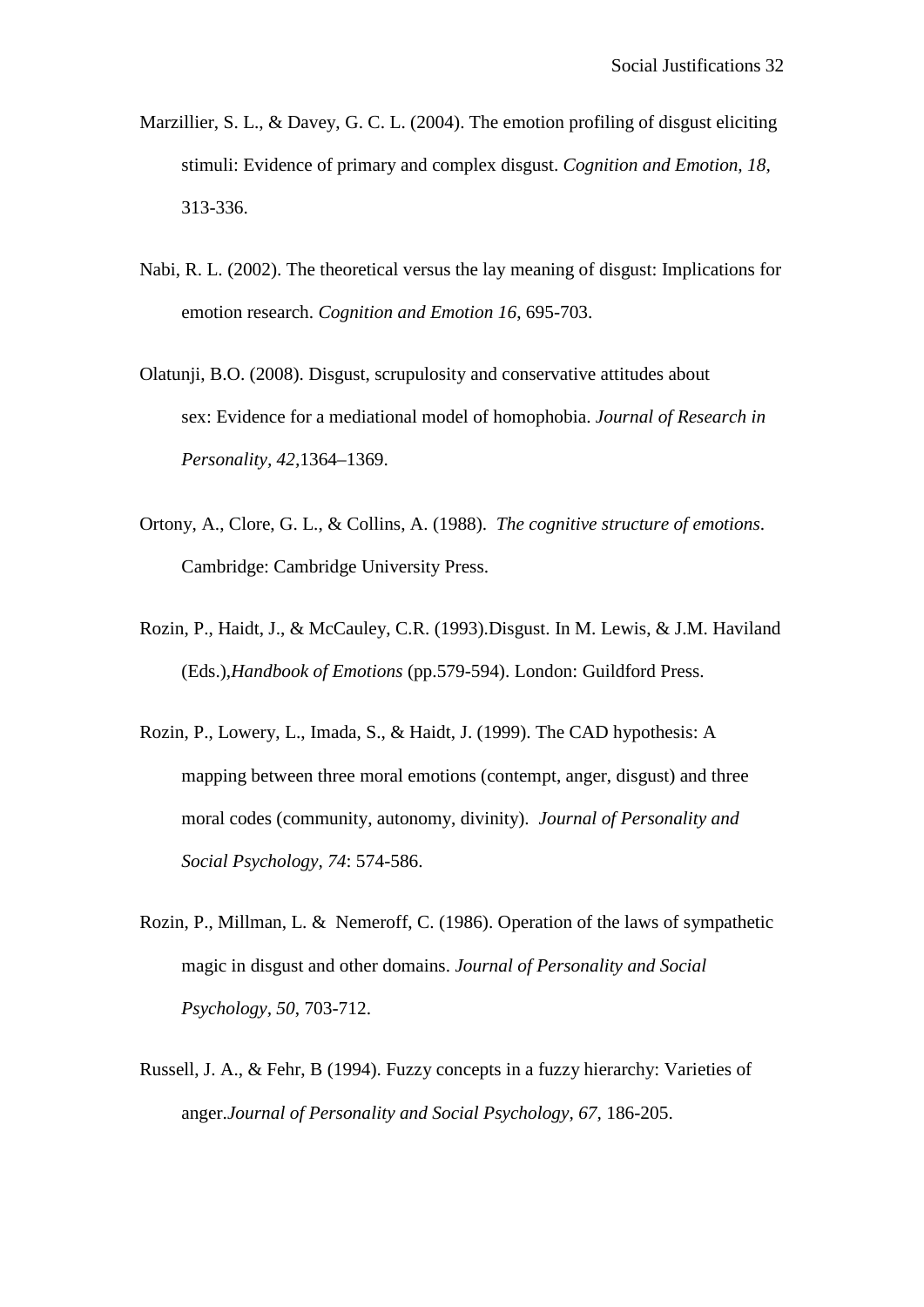- Russell, P.S., & Giner-Sorolla, R. (2009). Anger, not disgust, responds to intentionality. *Unpublished Manuscript.*
- Simpson, J., Carter, S., Anthony, S.H., & Overton, P.G. (2006). Is disgust a homogeneous emotion? *Motivation and Emotion, 30 ,*31-41.
- Taylor, K. (2007). Disgust is a factor in extreme prejudice. *British Journal of Social Psychology, 46,* 597-617.
- Tracy, J. L., & Robins, R. W. (2008) The automaticity of emotion recognition. *Emotion, 8),* 81-95.
- Weber, H. (2004). Explorations in the social construction of anger. *Motivation and Emotion,* 28, 197-219.
- Wheatley, T., & Haidt, J. (2005). Hypnotic disgust makes moral judgments more severe. *Psychological Science, 16*, 780-784.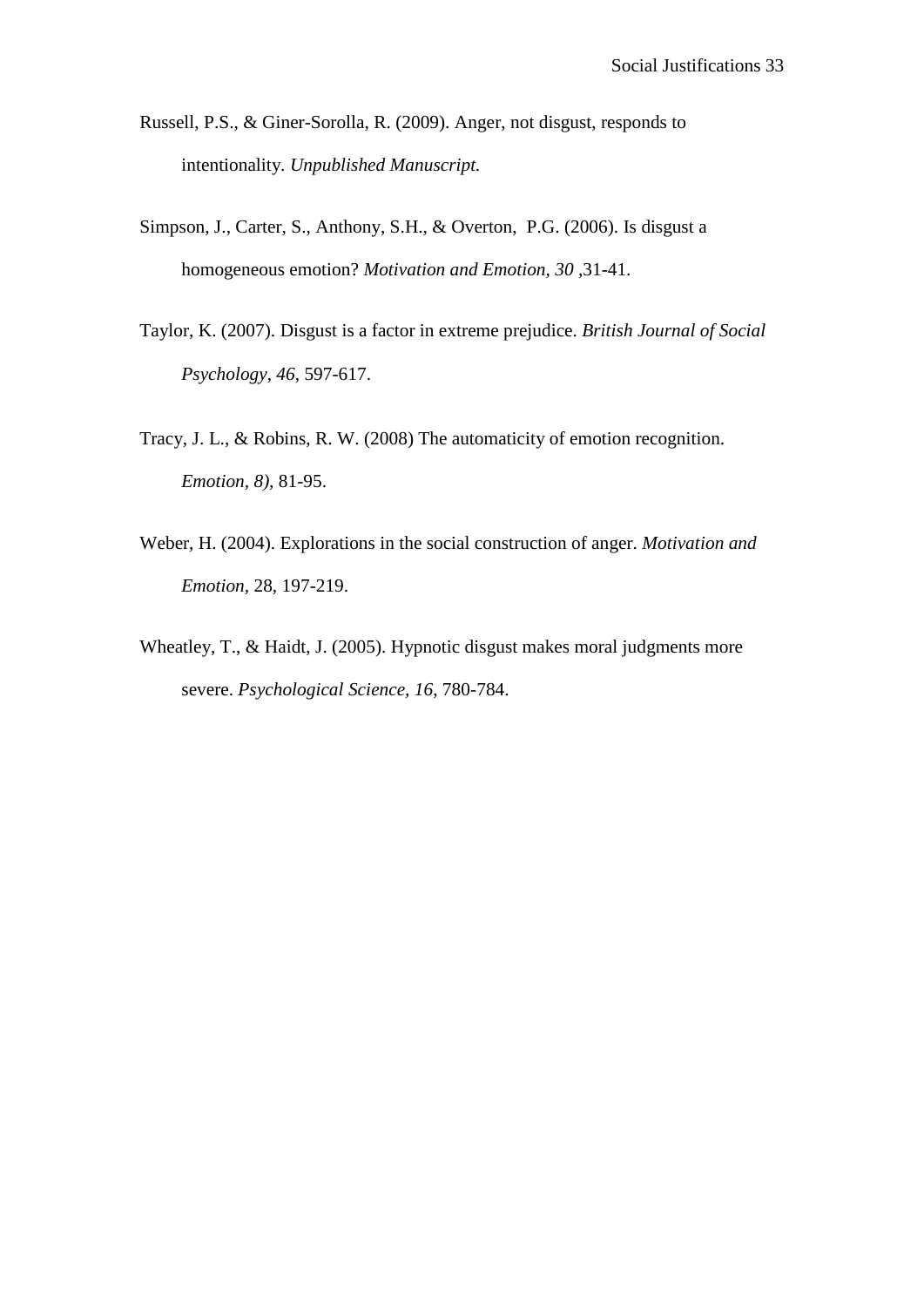Author Note

We wish to thank Jessica L. Tracy for sharing emotional expression photographs for use in this research.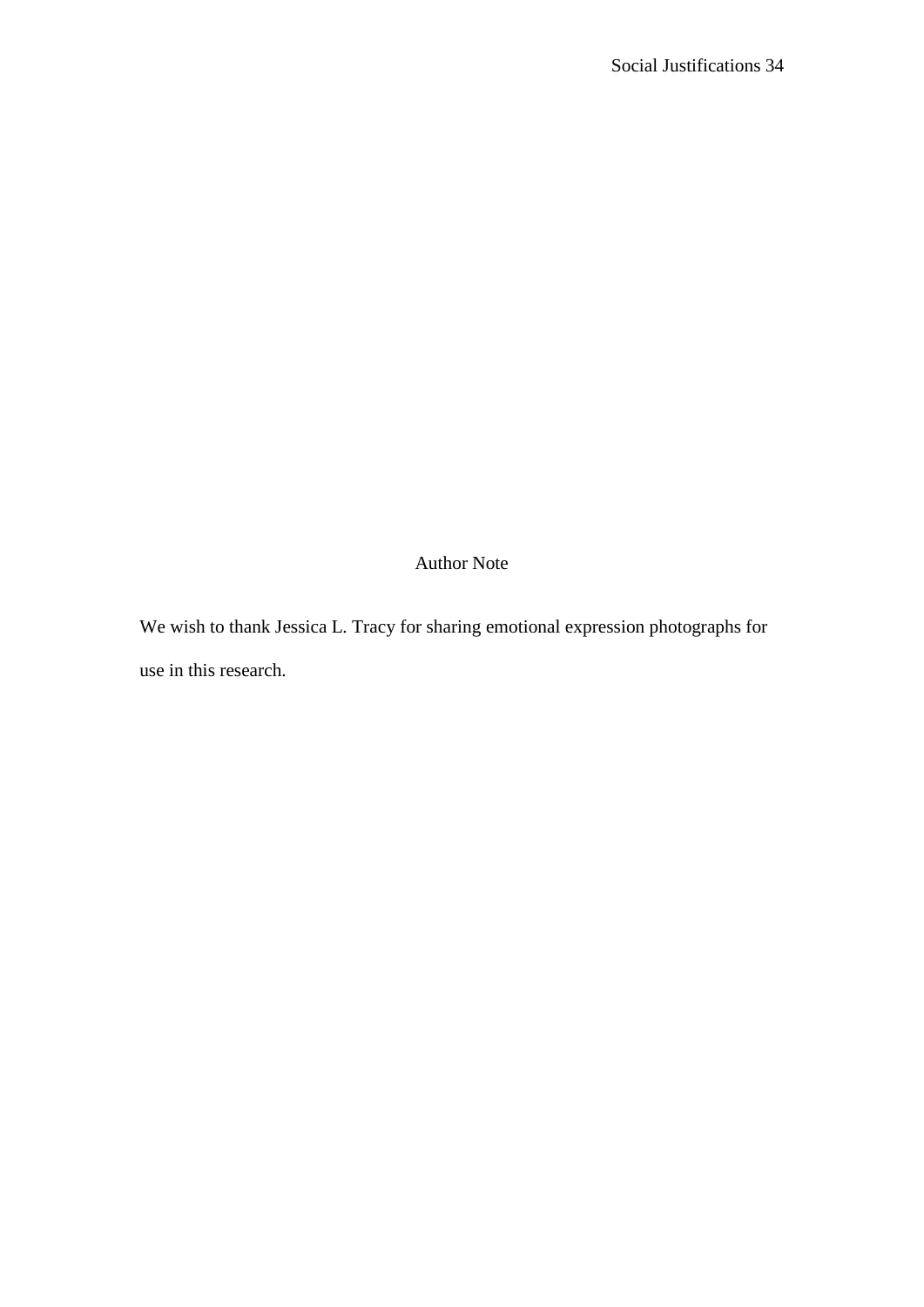|         | <b>Bodily Groups</b> | Non-bodily Groups |
|---------|----------------------|-------------------|
| Anger   | 5.25(2.26)           | 5.32(2.17)        |
| Disgust | 6.33(2.40)           | 5.51(1.98)        |

# Table 1

*Emotion Intensity Means by Group Type and Emotion for Experiment 2*

*Note.* Standard deviations are in parentheses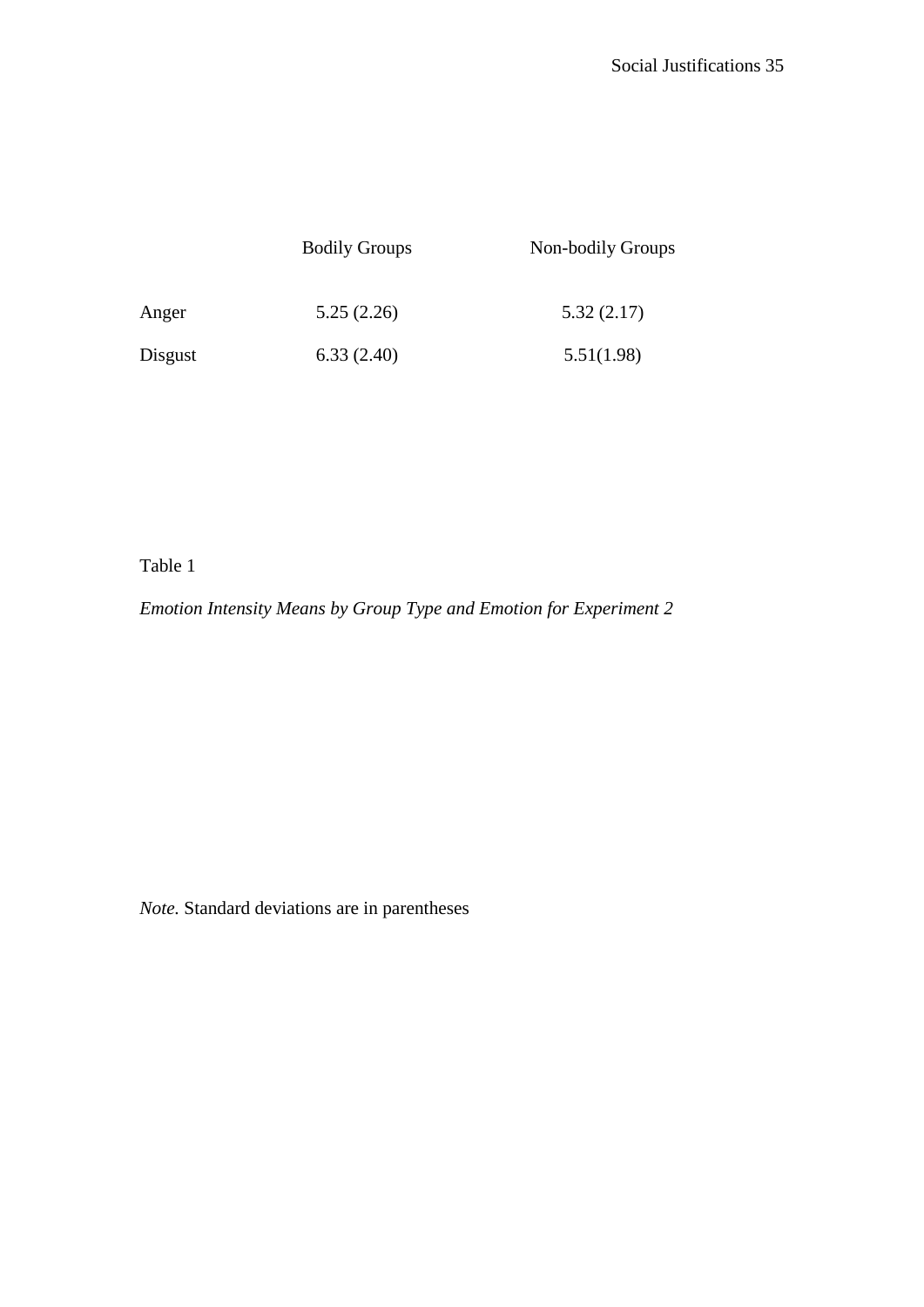Figure Captions

- *Figure 1.* Reasons Means by Condition for Experiment 1
- *Figure 2.* Reasons Means by Condition for Experiment 2
- *Figure 3.* Reasons Means by Condition for Experiment 3
- *Figure 4.* Type of Elaborated Reasons by Condition for Experiment 3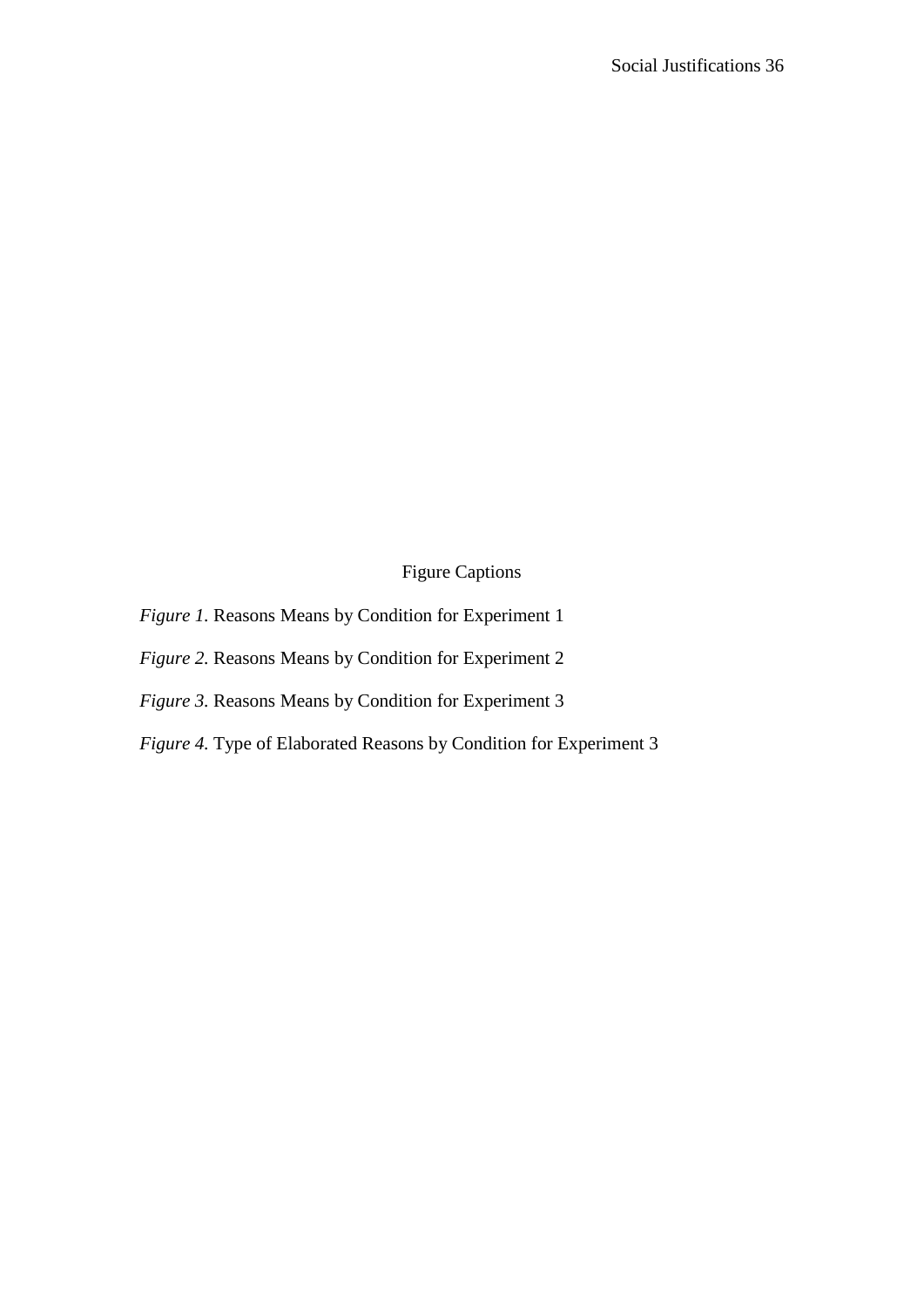*Figure 1* 

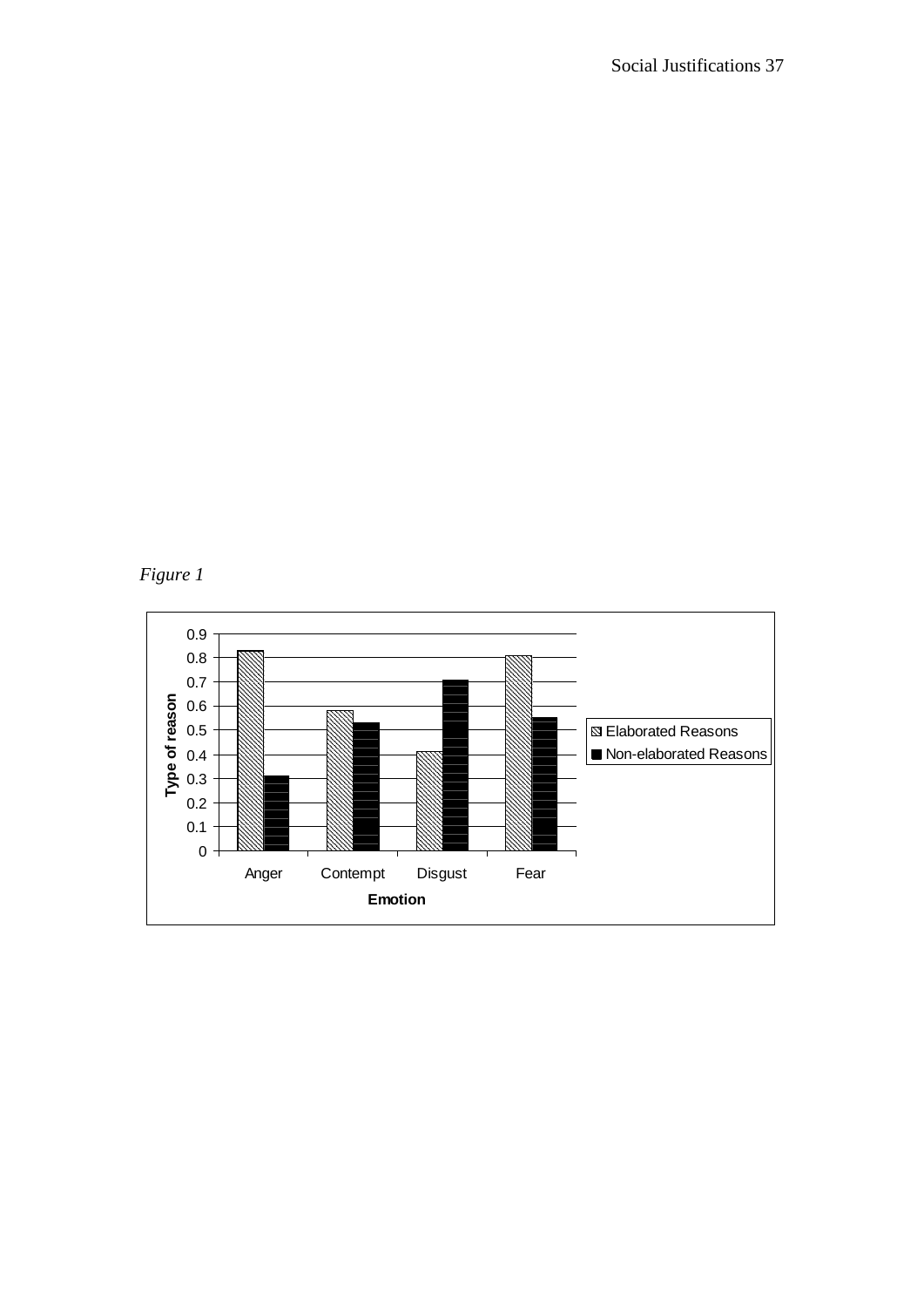

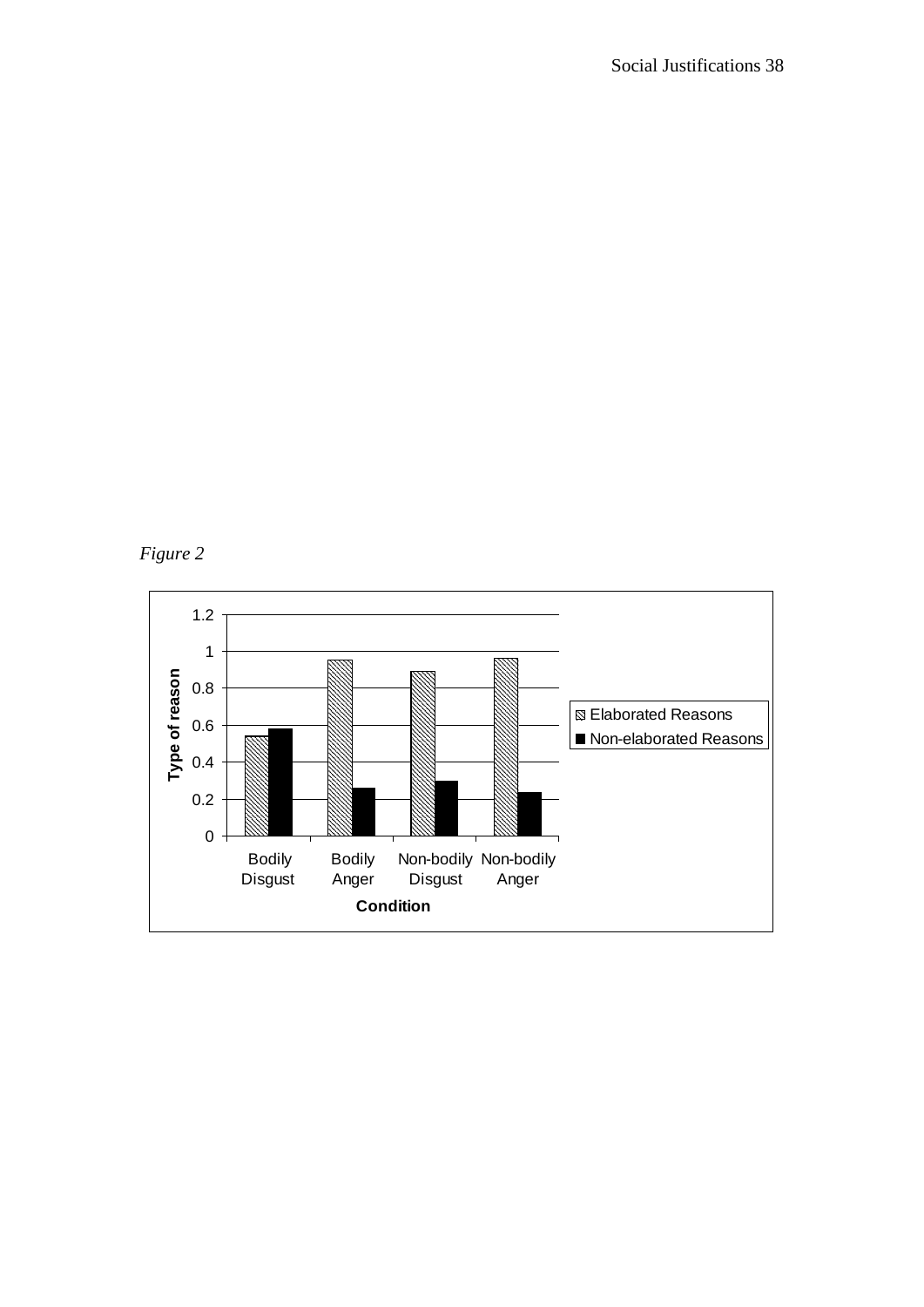

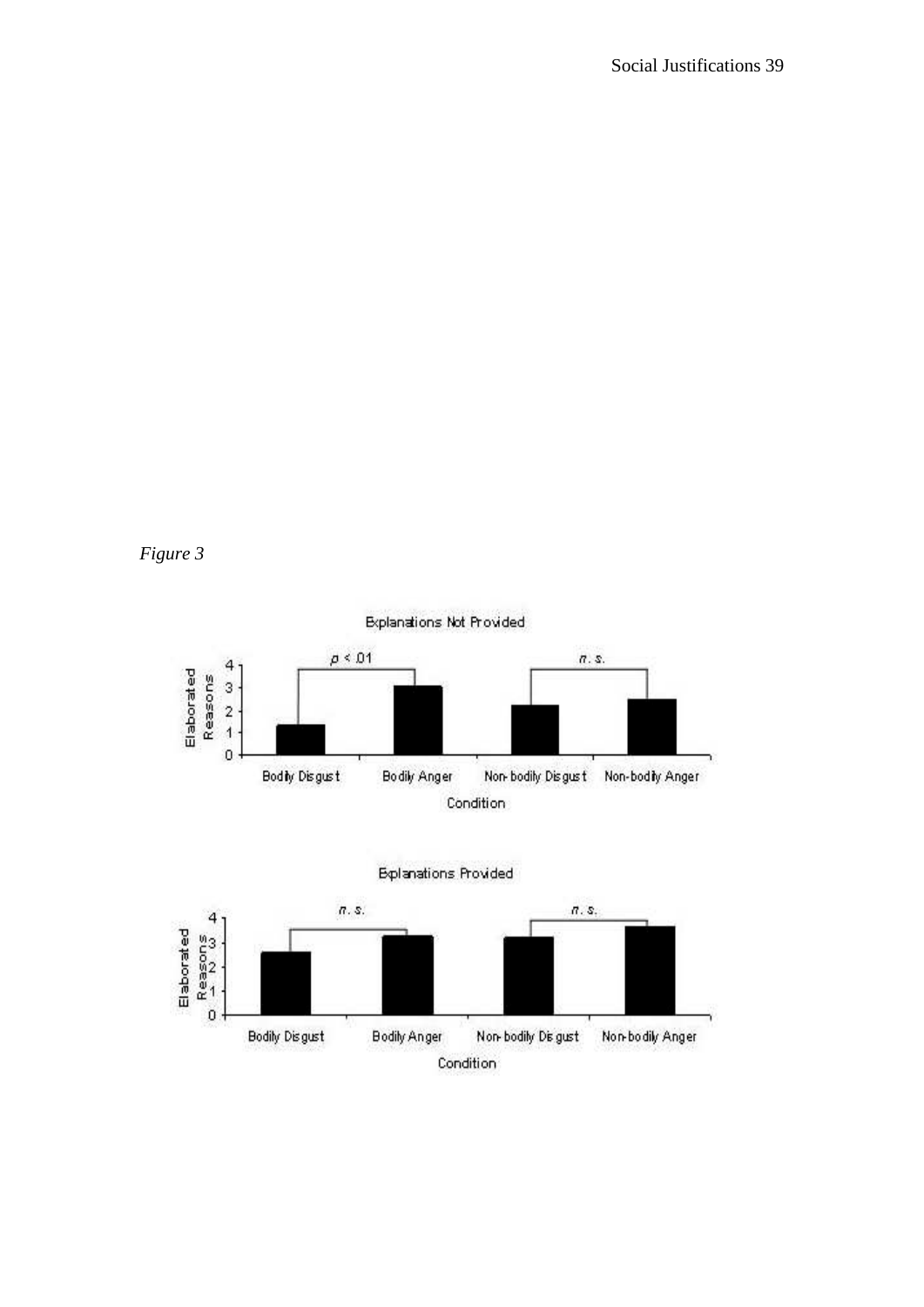*Figure 4* 

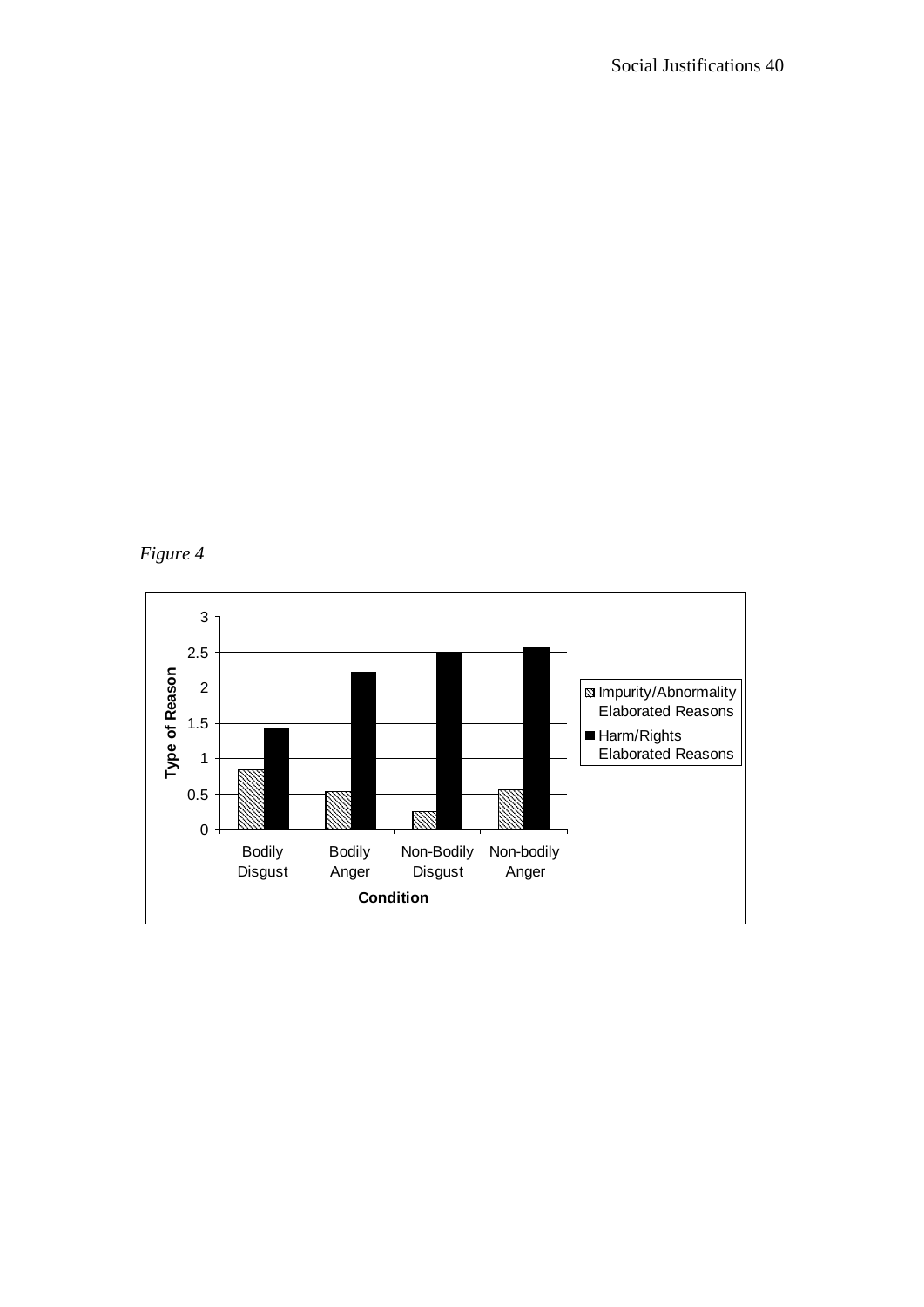# Appendix A

Instructions for Pre-test

We have included neutral examples using the object "orange fizz" in place of a social group in order to provide an example on how to use the following scale.

1 – A simple, purely emotional or evaluative (good/bad) statement - no matter how many terms it uses to express this

Example: "I like orange fizz"; "Orange fizz is awful and bad"

3 – A statement that involves a simple judgment that is more specific than emotional or evaluative, but does not spell out any specific cause or consequence of the group or its behavior

Example: "Orange fizz is harmful"; "Orange fizz is not a normal drink"

5 – A statement that mentions a single, specific cause or consequence of the group in question or its behavior

Example: "Orange fizz puts innocent children at risk"; "Orange fizz is not a normal drink because it contains many artificial flavors"

7 – A statement that mentions multiple different causes or consequences

Example: "Orange fizz is harmful to children that drink it and makes them really hyper; therefore, it is bad for children"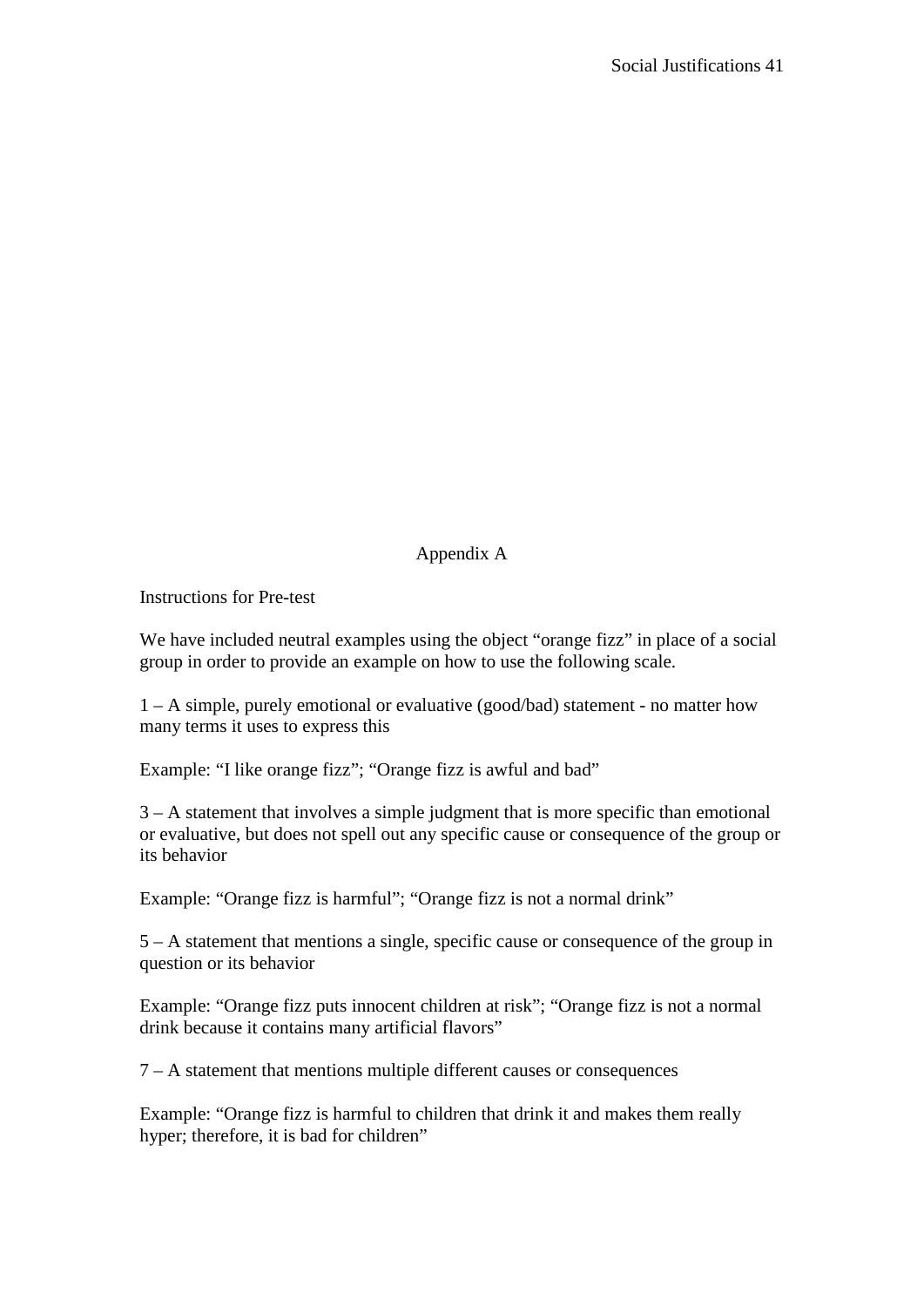9 – A statement that not only mentions multiple causes or consequences but links them together

Example: "Orange fizz is harmful and makes children really hyper because of the large amount of sugar and artificial flavors that are contained in this drink"

Use the even numbers to indicate statements that, for you, fall in between two categories.

Appendix B

# **General Instructions**:

Frequently in everyday life, we are asked why we feel certain emotions toward other persons and groups.

We may be asked about our emotions either because persons do not understand why we feel that way, or because they have had no prior contact with whatever is causing us to feel that emotion.

Therefore, within this study I would like you to take the role of someone who is trying to explain the reasons for feeling their emotion to other persons. You are trying to make the other person understand why you feel the way you do.

Within your explanation it is important that you achieve two goals: First, that you are able to explain your emotion as convincingly as possible, so that the other person will understand your reasons; second, to do this as economically as possible, using the minimum number of statements you think will convince the average fellow student. The responses you give will be compiled in order to create a prototypical argument for emotion explanation to other students. No one will be specifically linked to their answers; only a general argument will be created from all of the responses given within this study.

Specifically, I want you to explain the **anger/ disgust** you might feel toward:

- Group description presented
- Emotion face and emotion word presented

# **Instructions for emotion explanations provided conditions:**

From this list please use the following statements to compile an argument that you would use to **explain your anger/disgust toward this group**. Within your response you can use as many or as few statements that you feel necessary, but not more than you need to convince others why you feel the way you do. Make sure when copying the statements that you copy them word for word.